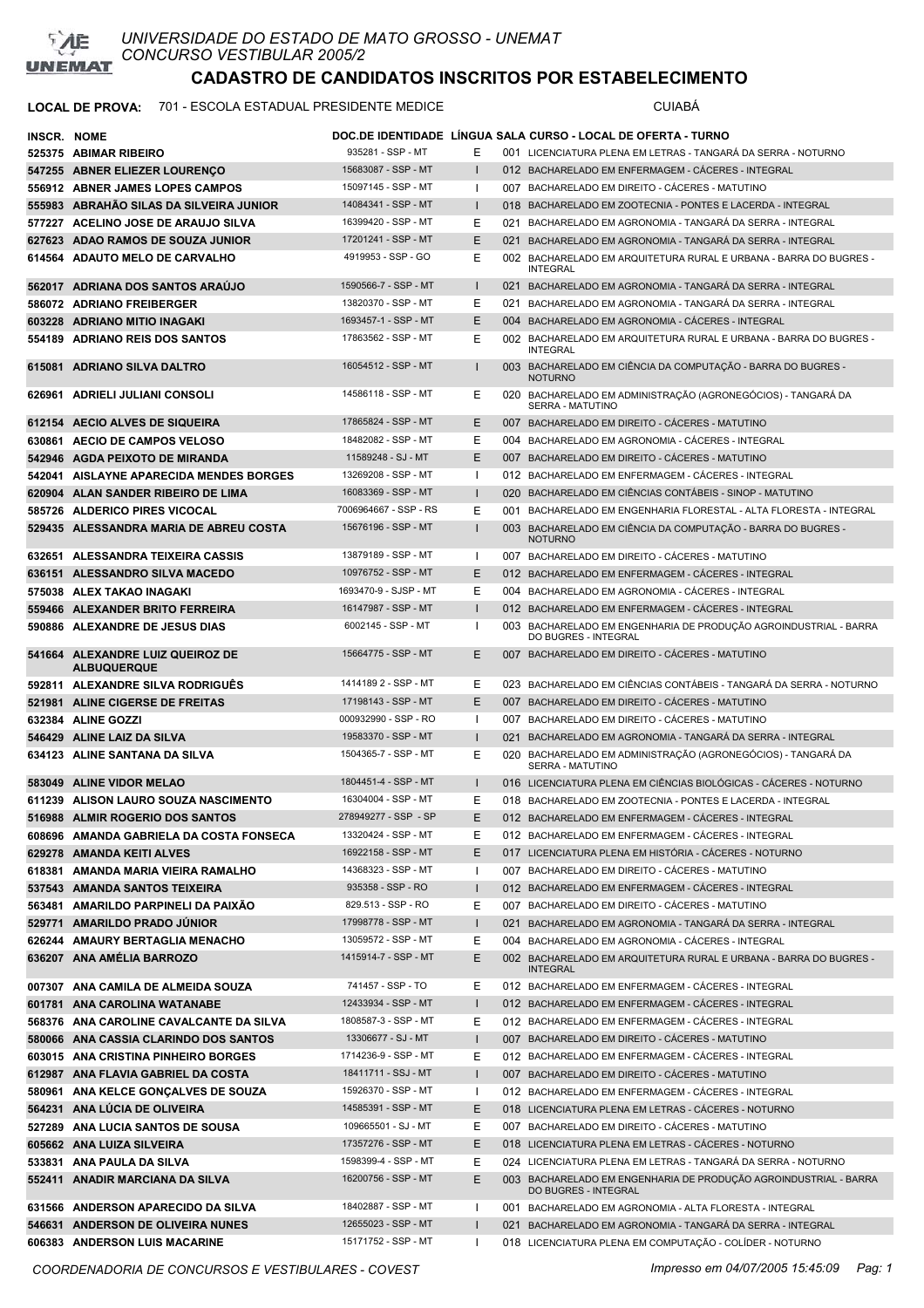

#### LOCAL DE PROVA: 701 - ESCOLA ESTADUAL PRESIDENTE MEDICE **Australia ESCOLA ESTADUAL PRESIDENTE** MEDICE

| <b>INSCR. NOME</b> |                                             |                                            |              |     | DOC.DE IDENTIDADE LINGUA SALA CURSO - LOCAL DE OFERTA - TURNO                                |
|--------------------|---------------------------------------------|--------------------------------------------|--------------|-----|----------------------------------------------------------------------------------------------|
|                    | 611761 ANDERSON NUNES DA SILVA              | 1548766 0 - SSP - MT                       | E.           |     | 023 BACHARELADO EM CIÊNCIAS CONTÁBEIS - TANGARÁ DA SERRA - NOTURNO                           |
|                    | 583839 ANDRÉ LUIS CORREA                    | 14380439 - SSP - MT                        | Е            |     | 016 LICENCIATURA PLENA EM CIÊNCIAS BIOLÓGICAS - CÁCERES - NOTURNO                            |
|                    | 102751 ANDRE LUIZ DA SILVA                  | 12114510 - SSP - MT                        | Е            |     | 004 BACHARELADO EM AGRONOMIA - CACERES - INTEGRAL                                            |
|                    | 586498 ANDRÉ LUIZ DE ARRUDA                 | 1665784-5 - SSP - MT                       | 1            |     | 017 LICENCIATURA PLENA EM COMPUTAÇÃO - CÁCERES - MATUTINO                                    |
|                    | 522503 ANDRE LUIZ DE MOURA                  | 12447862 - SSP - MT                        | E.           |     | 004 LICENCIATURA PLENA EM MATEMÁTICA - BARRA DO BUGRES - NOTURNO                             |
|                    | 534242 ANDRE LUIZ FARRATH                   | 440743230 - SSP - SP                       | 1            |     | 004 BACHARELADO EM AGRONOMIA - CACERES - INTEGRAL                                            |
|                    | 592285 ANDRÉ LUIZ FERRONATO PEDRO           | 1721595-1 - ID - MT                        |              |     | 004 BACHARELADO EM AGRONOMIA - CÁCERES - INTEGRAL                                            |
|                    | 575372 ANDRE RODRIGO CAMPOS                 | 4746530 - SSP - SC                         | Ε            |     | 021 BACHARELADO EM AGRONOMIA - TANGARÁ DA SERRA - INTEGRAL                                   |
|                    | 593273 ANDRÉA MEDEIROS DE SOUZA             | 13732994 - SSP - MT                        | E            |     | 012 BACHARELADO EM ENFERMAGEM - CÁCERES - INTEGRAL                                           |
|                    | 602256 ANDREIA PEREIRA DE SOUSA             | 3881081 - DGPC - GO                        | Е            |     | 024 BACHARELADO E LICENCIATURA PLENA EM CIÊNCIAS BIOLÓGICAS - TANGARÁ                        |
|                    |                                             |                                            |              |     | DA SERRA - INTEGRAL                                                                          |
|                    | 585581 ANGELA MARIA DOS SANTOS              | 15152707 - SSP - MT                        | E            |     | 021 BACHARELADO EM ADMINISTRAÇÃO (EMPREENDEDORISMO) - TANGARÁ DA<br><b>SERRA - NOTURNO</b>   |
|                    | 535257 ANKLAS RIBEIRO MAGALHÃES             | 12446513 - SSP - MT                        | Е            |     | 018 BACHARELADO EM TURISMO - NOVA XAVANTINA - MATUTINO                                       |
|                    | 577103 ANNA CAROLINA DALTRO PEREIRA         | 1699412-4 - SSP - MT                       | E            |     | 012 BACHARELADO EM ENFERMAGEM - CACERES - INTEGRAL                                           |
|                    | 584525 ANNA CAROLINNA ALBINO SANTOS         | 13958674 - SSP - MT                        | ı            |     | 004 BACHARELADO EM AGRONOMIA - CÁCERES - INTEGRAL                                            |
|                    | 633411 ANNA LUIZA PRADO FEUSER              | 17912792 - SSP - MT                        | $\mathbf{I}$ |     | 007 BACHARELADO EM DIREITO - CÁCERES - MATUTINO                                              |
|                    | 547001 ANNDRÉ LUIZ MORAES                   | 1567844-0 - SSP - MT                       | Е            |     | 007 BACHARELADO EM DIREITO - CACERES - MATUTINO                                              |
|                    | 548243 ANNE SUELEM FARIAS MAGAVE PICANCO    | 146456 - PTC - AP                          | Ε            |     | 002 BACHARELADO EM ARQUITETURA RURAL E URBANA - BARRA DO BUGRES -                            |
|                    |                                             |                                            |              |     | <b>INTEGRAL</b>                                                                              |
|                    | 587397 ANTONIA SALETE DA CRUZ               | 13027140 - SSP - MT                        | Е            |     | 021 BACHARELADO EM ADMINISTRAÇÃO (EMPREENDEDORISMO) - TANGARÁ DA<br><b>SERRA - NOTURNO</b>   |
|                    | 100791 ANTONIO BERNARDES BOTELHO TIVERON    | 13424840 - SSP - MT                        | E.           |     | 021 BACHARELADO EM AGRONOMIA - TANGARÁ DA SERRA - INTEGRAL                                   |
|                    | 534226 ANTONIO MARCOS LELIS JUVENCIO        | 17844185 - SSP - MT                        | E            |     | 002 BACHARELADO EM ARQUITETURA RURAL E URBANA - BARRA DO BUGRES -                            |
|                    |                                             |                                            |              |     | <b>INTEGRAL</b>                                                                              |
|                    | 513555 ANTONIO RIBEIRO DO NASCIMENTO NETO   | 12622656 - SSP - MT                        | E.           |     | 017 LICENCIATURA PLENA EM HISTÓRIA - CÁCERES - NOTURNO                                       |
|                    | 587664 ANTONIO RODRIGUES FILHO              | 14009609 - SSP - MT                        | Ε            |     | 001 BACHARELADO EM AGRONOMIA - ALTA FLORESTA - INTEGRAL                                      |
|                    | 607207 AQUILA ALMEIDA DE MAGALHAES          | 17094143 - SSP - MT                        | E.           |     | 012 BACHARELADO EM ENFERMAGEM - CACERES - INTEGRAL                                           |
|                    | 010091 AQUILINA DE LARA PINHEIRO            | 05920140 - SSP - MT<br>16862589 - SSP - MT | Ε            |     | 023 BACHARELADO EM CIÊNCIAS CONTÁBEIS - TANGARÁ DA SERRA - NOTURNO                           |
|                    | 552453 ARETUZA DA SILVA ROSA                |                                            | Е            |     | 002 BACHARELADO EM ARQUITETURA RURAL E URBANA - BARRA DO BUGRES -<br><b>INTEGRAL</b>         |
|                    | 579645 ARIANA DAS NEVES CHAGAS              | 1335446-9 - SSP - MT                       | Е            |     | 016 LICENCIATURA PLENA EM CIÊNCIAS BIOLÓGICAS - CÁCERES - NOTURNO                            |
|                    | 608904 ARIANA DE MAGALHAES MONTEIRO         | 15451666 - SSP - MT                        | I.           |     | 012 BACHARELADO EM ENFERMAGEM - CACERES - INTEGRAL                                           |
|                    | 575917 ARIANE MARIELE MACEDO DE OLIVEIRA    | 16722191 - SSP - MT                        | ı            |     | 024 BACHARELADO E LICENCIATURA PLENA EM CIÊNCIAS BIOLÓGICAS - TANGARÁ<br>DA SERRA - INTEGRAL |
|                    | 619744 ARIANE RODRIGUES ALVES               | 1797806-8 - SSP - MT                       | E.           |     | 006 BACHARELADO EM CIÊNCIAS CONTÁBEIS - CÁCERES - MATUTINO                                   |
|                    | 512771 ARIANNE CRISTINA CAMARGO GAZOLA      | 15359271 - SSP - MT                        | J.           |     | 002 LICENCIATURA PLENA EM CIÊNCIAS BIOLÓGICAS - ALTA FLORESTA -                              |
|                    |                                             |                                            |              |     | <b>NOTURNO</b>                                                                               |
|                    | 609129 ARMANDO CAMARGO PENTEADO NETO        | 13887564 - MT - MT                         | E.           |     | 021 BACHARELADO EM AGRONOMIA - TANGARÁ DA SERRA - INTEGRAL                                   |
|                    | 552781 ARMANTE FERREIRA CHAVES NETO         | 001122465 - SSP - MS                       | Ε            |     | 021 BACHARELADO EM AGRONOMIA - TANGARÁ DA SERRA - INTEGRAL                                   |
|                    | 603341 AROLDO DA SILVA                      | 14833859 - SSP - MT<br>13395815 - SSP - MT | E            |     | 007 BACHARELADO EM DIREITO - CÁCERES - MATUTINO                                              |
|                    | 560456 ASTOLFO DE GOES SILVA                | 10537511 - SSP - MT                        | Е            |     | 021 BACHARELADO EM AGRONOMIA - TANGARÁ DA SERRA - INTEGRAL                                   |
|                    | 001198 ASTOR TRÄSEL JUNIOR                  |                                            | Е            |     | 002 BACHARELADO EM ARQUITETURA RURAL E URBANA - BARRA DO BUGRES -<br><b>INTEGRAL</b>         |
|                    | 565849 AUREA RITA DO CARMO BARROS           | 15714497 - SSP - MT                        | Е.           |     | 012 BACHARELADO EM ENFERMAGEM - CÁCERES - INTEGRAL                                           |
|                    | 538507 AURELIO PEREIRA DO NASCIMENTO JUNIOR | 001100049 - SSP - MS                       | E.           |     | 021 BACHARELADO EM AGRONOMIA - TANGARÁ DA SERRA - INTEGRAL                                   |
|                    | 632953 AVELINO ÂNGELO DA SILVA FILHO        | 10870660 - SJ - MT                         | Е            | 001 | BACHARELADO EM AGRONOMIA - ALTA FLORESTA - INTEGRAL                                          |
|                    | 552704 AVELINO EGIDIO TAQUES NETO           | 484266846 - SSP - SP                       | $\mathbf{I}$ |     | 021 BACHARELADO EM AGRONOMIA - TANGARÁ DA SERRA - INTEGRAL                                   |
|                    | 638021 BARBARAH RODRIGUES RAMOS DE SOUZA    | 15738400 - SSP - MT                        | Е            |     | 008 BACHARELADO EM DIREITO - CÁCERES - MATUTINO                                              |
|                    | 605123 BIANCA CRISTINA RODRIGUES SILVA      | 4502163 - DGPC - GO                        | Ε            |     | 012 BACHARELADO EM ENFERMAGEM - CÁCERES - INTEGRAL                                           |
|                    | 618063 BOSCO LAURO GONÇALO DE CAMPOS        | 14466597 - SSP - MT                        | Е            |     | 004 BACHARELADO EM AGRONOMIA - CÁCERES - INTEGRAL                                            |
|                    | 556246 BRENO ARAGUAIA SOUZA SILVA           | 1017278-5 - SSP - MT                       | E            |     | 001 BACHARELADO EM AGRONOMIA - ALTA FLORESTA - INTEGRAL                                      |
|                    | 611531 BRUNO CESAR BRANDÃO PRADO            | 15714403 - SSP - MT                        | Е            |     | 020 BACHARELADO EM ADMINISTRAÇÃO (AGRONEGÓCIOS) - TANGARÁ DA<br>SERRA - MATUTINO             |
|                    | 585009 BRUNO CESAR MARQUES KAWAHARA         | 15428591 - SSP - MT                        | E            |     | 008 BACHARELADO EM DIREITO - CÁCERES - MATUTINO                                              |
|                    | 619931 BRUNO COSTA ALVARES SILVA            | 670830 - SSP - RO                          | $\mathbf{I}$ |     | 008 BACHARELADO EM DIREITO - CÁCERES - MATUTINO                                              |
|                    | 632571 BRUNO HIDEO SAIKI SILVA              | 12382746 - SSP - MG                        | Е            |     | 008 BACHARELADO EM DIREITO - CÁCERES - MATUTINO                                              |
|                    | 632988 BRUNO KIM MEDEIROS CESAR             | 16334442 - SSP - MT                        | Е            |     | 008 BACHARELADO EM DIREITO - CÁCERES - MATUTINO                                              |
|                    | 607924 BRUNO LEONARDO MARQUES XAVIER        | 14925842 - SSP - MT                        | E            |     | 017 LICENCIATURA PLENA EM GEOGRAFIA - CÁCERES - NOTURNO                                      |
|                    | 550922 BRUNO PROENÇA                        | 14760398 - SSP - MT                        | ı            |     | 008 BACHARELADO EM DIREITO - CÁCERES - MATUTINO                                              |
|                    | 619621 CACIA CHRISTINA VILELA PEREIRA       | 15765903 - SSP - MT                        | E            |     | 001 BACHARELADO EM AGRONOMIA - ALTA FLORESTA - INTEGRAL                                      |
|                    | 581925 CACILENE DA SILVA                    | 584256 - SSP - MS                          | Е            |     | 012 BACHARELADO EM ENFERMAGEM - CÁCERES - INTEGRAL                                           |
|                    | 556084 CAIO EMILIO LESSE ROMERO             | 422432581 - SSP - SP                       | E            |     | 018 LICENCIATURA PLENA EM LETRAS - CÁCERES - NOTURNO                                         |
|                    | 631817 CAIO MURILO DOS SANTOS SOUZA         | 15792358 - SSP - MT                        | I.           |     | 012 BACHARELADO EM ENFERMAGEM - CÁCERES - INTEGRAL                                           |
|                    | 003212 CAMILA ARAUJO DE ALMEIDA             | 16808746 - SSP - MT                        | E            |     | 013 BACHARELADO EM ENFERMAGEM - CÁCERES - INTEGRAL                                           |
|                    | 632139 CAMILA GISELLE ALVES DA SILVA        | 12709506 - SSP - MT                        | Ε            |     | 013 BACHARELADO EM ENFERMAGEM - CÁCERES - INTEGRAL                                           |
|                    | 572179 CAMILA SALA MACHADO                  | 15174824 - SSP - MT                        | E            |     | 013 BACHARELADO EM ENFERMAGEM - CÁCERES - INTEGRAL                                           |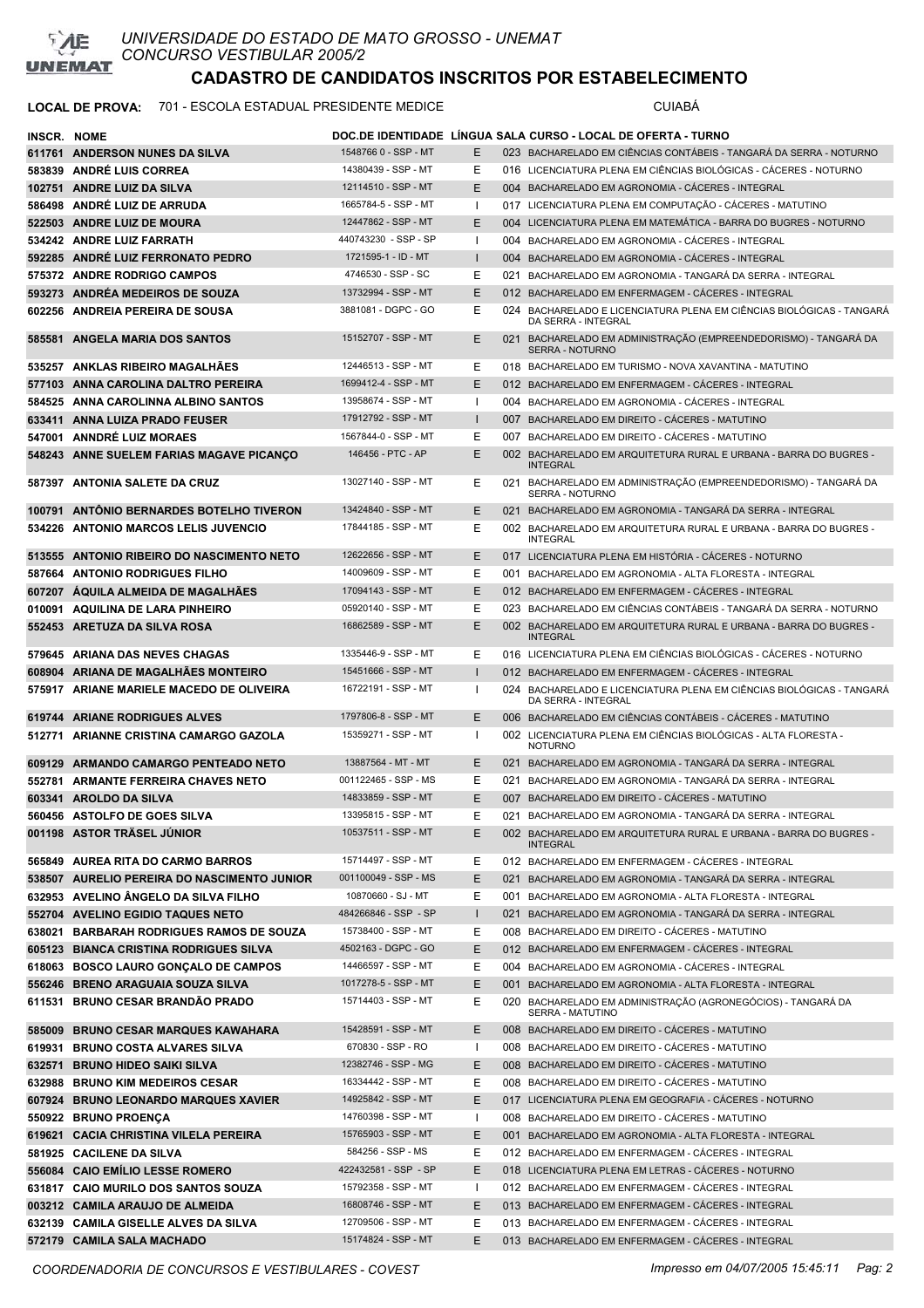

### LOCAL DE PROVA: 701 - ESCOLA ESTADUAL PRESIDENTE MEDICE **Antiquate State COMBENTE**

| <b>INSCR. NOME</b> | 560855 CAMILA SEIKO EGUCHI                                              | 16492617 - SSP - MT  |              | DOC.DE IDENTIDADE LINGUA SALA CURSO - LOCAL DE OFERTA - TURNO<br>004 BACHARELADO EM AGRONOMIA - CACERES - INTEGRAL |
|--------------------|-------------------------------------------------------------------------|----------------------|--------------|--------------------------------------------------------------------------------------------------------------------|
|                    | 567817 CAMYLA PIRAN                                                     | 14442442 - SSP - MT  | $\mathbf{I}$ | 008 BACHARELADO EM DIREITO - CÁCERES - MATUTINO                                                                    |
|                    | 007412 CARLA ALESSANDRA IANOSKI                                         | 14398885 - SSP - MT  | Ε            | 013 BACHARELADO EM ENFERMAGEM - CÁCERES - INTEGRAL                                                                 |
|                    | 632287 CARLA CONCOLATO                                                  | 000849848 - SSP - RO | E            | 008 BACHARELADO EM DIREITO - CÁCERES - MATUTINO                                                                    |
|                    | 592994 CARLA PRISCILLA DA SILVA MARTINS                                 | 15781518 - SSP - MT  | Ε            | 004 BACHARELADO EM AGRONOMIA - CÁCERES - INTEGRAL                                                                  |
|                    | 635057 CARLA REZENDE GRAPIUNA                                           | 17902959 - SSP - MT  |              | 008 BACHARELADO EM DIREITO - CÁCERES - MATUTINO                                                                    |
|                    | 005215 CARLOS ALBERTO ARAUJO                                            | 12721930 - SSP - MT  | Ε            | 008 BACHARELADO EM DIREITO - CÁCERES - MATUTINO                                                                    |
|                    | 628794 CARLOS MARIO MESQUITA GARCIA JUNIOR                              | 08095027 - SSP - MT  | ı            | 003 BACHARELADO EM CIÊNCIA DA COMPUTAÇÃO - BARRA DO BUGRES -                                                       |
|                    |                                                                         |                      |              | <b>NOTURNO</b>                                                                                                     |
|                    | 100943 CARMEN PATRICIA SEGHETTO                                         | 18580432 - SSP - MT  | Е            | 023 BACHARELADO EM CIÊNCIAS CONTÁBEIS - TANGARÁ DA SERRA - NOTURNO                                                 |
|                    | 630128 CAROLINA PEDROSA FRANCO                                          | 18372660 - SSP - MT  | L            | 013 BACHARELADO EM ENFERMAGEM - CACERES - INTEGRAL                                                                 |
|                    | 540005 CHARLENE SOUZA GUIMARÃES                                         | 18431828 - SSP - MT  | Ε            | 002 BACHARELADO EM ARQUITETURA RURAL E URBANA - BARRA DO BUGRES -<br><b>INTEGRAL</b>                               |
|                    | 637912 CIBELLY DILIANNE MOZER GOMES DA SILVA                            | 16673182 - SSP - MT  | E            | 002 LICENCIATURA PLENA EM CIÊNCIAS BIOLÓGICAS - ALTA FLORESTA -                                                    |
|                    |                                                                         |                      |              | <b>NOTURNO</b>                                                                                                     |
|                    | 637424 CICERO PEDRO FARIAS DE SOUSA                                     | 10191615 - SSP - MT  | Е            | 024 BACHARELADO E LICENCIATURA PLENA EM CIÊNCIAS BIOLÓGICAS - TANGARÁ                                              |
|                    | 552437 CLARITO CONCEIÇÃO COSTA                                          | 15735176 - SSP - MT  | E            | DA SERRA - INTEGRAL<br>001 BACHARELADO EM ENGENHARIA FLORESTAL - ALTA FLORESTA - INTEGRAL                          |
|                    | 549584 CLAUDEMILSON DA SILVA                                            | 881423 - PM - MT     | J.           | 003 BACHARELADO EM CIÊNCIA DA COMPUTAÇÃO - BARRA DO BUGRES -                                                       |
|                    |                                                                         |                      |              | <b>NOTURNO</b>                                                                                                     |
|                    | 624063 CLAUDIA VARELA FERREIRA                                          | 14079984 - SSP - MT  | E            | 024 BACHARELADO E LICENCIATURA PLENA EM CIÊNCIAS BIOLÓGICAS - TANGARA                                              |
|                    |                                                                         | 14113805 - SSP - MT  |              | <b>DA SERRA - INTEGRAL</b><br>008 BACHARELADO EM DIREITO - CÁCERES - MATUTINO                                      |
|                    | 000078 CLAUDIANE DA SILVA ARAÚJO                                        | 15270122 - SSP - MT  | Е<br>E       |                                                                                                                    |
|                    | 600857 CLAYBER LUIZ SILVA NACHIBAL<br>100171 CLECIENE DOS ANJOS MUSQUIM | 1396842-4 - SSP - MT | Ε            | 021 BACHARELADO EM AGRONOMIA - TANGARÁ DA SERRA - INTEGRAL<br>013 BACHARELADO EM ENFERMAGEM - CÁCERES - INTEGRAL   |
|                    | 577201 CLEDSON QUINTEIRO LIMA FILHO                                     | 15940195 - SSP - MT  | E            | 021 BACHARELADO EM AGRONOMIA - TANGARÁ DA SERRA - INTEGRAL                                                         |
|                    | 602311 CLEOMAR LUIZ DA CRUZ                                             | 11235802 - SSP - MT  | Ε            | 008 BACHARELADO EM DIREITO - CÁCERES - MATUTINO                                                                    |
|                    | 586544 CRISALIDA DOS SANTOS ALVES FEITOSA                               | 2203468 - SSP - PI   |              | 003 BACHARELADO EM CIÊNCIA DA COMPUTAÇÃO - BARRA DO BUGRES -                                                       |
|                    |                                                                         |                      |              | <b>NOTURNO</b>                                                                                                     |
|                    | 552461 CRISTIANE DE OLIVEIRA MIRANDA                                    | 10967303 - SSP - MT  | Е            | 008 BACHARELADO EM DIREITO - CACERES - MATUTINO                                                                    |
|                    | 604305 CRISTIANE NEVES DA COSTA                                         | 15527824 - SSP - MT  | E            | 018 LICENCIATURA PLENA EM PEDAGOGIA - CACERES - NOTURNO                                                            |
|                    | 613886 CRISTIANO DE SOUZA ORBEM                                         | 833885 - SSP - RO    |              | 018 LICENCIATURA PLENA EM COMPUTAÇÃO - COLÍDER - NOTURNO                                                           |
|                    | 556611 CRISTIANO MUNIZ                                                  | 001426913 - SSP - MS | E            | 023 BACHARELADO EM CIÊNCIAS CONTÁBEIS - TANGARÁ DA SERRA - NOTURNO                                                 |
|                    | 637939 CRISTIANO SWIDERSKI CARDOSO PEREIRA<br><b>BRANCO</b>             | 16820207 - SSP - MT  | Е            | 002 BACHARELADO EM ARQUITETURA RURAL E URBANA - BARRA DO BUGRES -<br><b>INTEGRAL</b>                               |
|                    | 615471 CRISTIANO ZARTH                                                  | 10880526 - SSP - MT  |              | 001 BACHARELADO EM AGRONOMIA - ALTA FLORESTA - INTEGRAL                                                            |
|                    | 539953 CRISTIELLE DE SOUZA DORNELES                                     | 16601157 - SSP - MT  | Е            | 013 BACHARELADO EM ENFERMAGEM - CÁCERES - INTEGRAL                                                                 |
|                    | 569445 DAIANNY SOUZA DIAS                                               | 16385098 - SSP - MT  |              | 003 BACHARELADO EM CIÊNCIA DA COMPUTAÇÃO - BARRA DO BUGRES -                                                       |
|                    | 563463 DAIANY DE PAULA PACHECO                                          | 17232830 - SSP - MT  | Е            | <b>NOTURNO</b><br>013 BACHARELADO EM ENFERMAGEM - CÁCERES - INTEGRAL                                               |
|                    | 621552 DANIEL MARCANTE                                                  | 16873688 - SSP - MT  | E            | 008 BACHARELADO EM DIREITO - CACERES - MATUTINO                                                                    |
|                    | 637688 DANIEL RAMIRO DOMNIGOS DA SILVA                                  | 12394670 - SSP - MT  | Е            | 019 BACHARELADO EM ADMINISTRAÇÃO - SINOP - NOTURNO                                                                 |
|                    | 571768 DANIELA DA SILVA DOS SANTOS27                                    | 1567002-3 - SSP - MT | E            | 019 BACHARELADO EM ZOOTECNIA - PONTES E LACERDA - INTEGRAL                                                         |
|                    | 541222 DANIELA FERREIRA RODRIGUES                                       | 15957195 - SSP - MT  |              | 013 BACHARELADO EM ENFERMAGEM - CÁCERES - INTEGRAL                                                                 |
|                    | 586838 DANIELLE DE CAMPOS ROSSATO                                       | 16377281 - SSP - MT  | Ε            | 020 BACHARELADO EM ECONOMIA - SINOP - MATUTINO                                                                     |
|                    | 554316 DANIELLE DE OLIVEIRA CUNHA                                       | 15730565 - SSP - MT  | Е            | 008 BACHARELADO EM DIREITO - CÁCERES - MATUTINO                                                                    |
|                    | 608785 DANILO DE ARRUDA GARCIA                                          | 14461633 - SSP - MT  | Ε            | 021 BACHARELADO EM AGRONOMIA - TANGARÁ DA SERRA - INTEGRAL                                                         |
|                    | 539538 DANNIEL LIMA DA SILVA JUNIOR                                     | 17576008 - SSP - MT  | Е            | 005 BACHARELADO EM AGRONOMIA - CÁCERES - INTEGRAL                                                                  |
|                    | 621013 DARCIANA PRATEZI                                                 | 16704657 - SJSP - MT | Е            | 013 BACHARELADO EM ENFERMAGEM - CÁCERES - INTEGRAL                                                                 |
|                    | 612847 DARCYMAR GARCIA DA SILVA                                         | 14162288 - SSP - MT  | Е            | 016 LICENCIATURA PLENA EM CIÊNCIAS BIOLÓGICAS - CÁCERES - NOTURNO                                                  |
|                    | 587842 DARLENE DE MATOS PEREIRA                                         | 10612955 - SSP - MT  | Е            | 001 BACHARELADO EM ENGENHARIA FLORESTAL - ALTA FLORESTA - INTEGRAL                                                 |
|                    | 556416 DARLINÉIA BRITO DE SOUZA                                         | 11805129 - SSP - MT  | Е            | 013 BACHARELADO EM ENFERMAGEM - CÁCERES - INTEGRAL                                                                 |
|                    | 610496 DAYANA CAMPOS                                                    | 3948312 - SSP - GO   | E            | 006 BACHARELADO EM CIÊNCIAS CONTÁBEIS - CÁCERES - MATUTINO                                                         |
|                    | 009172 DÉBORA MOREIRA MELLO                                             | 15663809 - SSP - MT  | Е            | 002 BACHARELADO EM ARQUITETURA RURAL E URBANA - BARRA DO BUGRES -<br><b>INTEGRAL</b>                               |
|                    | 601705 DEISE FERREIRA ROMÃO                                             | 1744654-6 - SSP - MT | L            | 013 BACHARELADO EM ENFERMAGEM - CÁCERES - INTEGRAL                                                                 |
|                    | 570087 DELVA FELIPA DA SILVA                                            | 15993922 - 001 - MT  | Ε            | 018 LICENCIATURA PLENA EM PEDAGOGIA - CÁCERES - NOTURNO                                                            |
|                    | 632333 DENILSON OLIVEIRA DA SILVA                                       | 14388715 - SSP - MT  | Е            | 008 BACHARELADO EM DIREITO - CÁCERES - MATUTINO                                                                    |
|                    | 551139 DERIANI SOUZA RODRIGUES                                          | 000796492 - SSP - RO | Ε            | 008 BACHARELADO EM DIREITO - CÁCERES - MATUTINO                                                                    |
|                    | 616486 DIANA ALMEIDA NORONHA                                            | 13996100 - SSP - MT  | E            | 021 BACHARELADO EM ADMINISTRAÇÃO (EMPREENDEDORISMO) - TANGARÁ DA<br>SERRA - NOTURNO                                |
|                    | 615285 DIEGO DE ALMEIDA BOTELHO                                         | 17598630 - SSP - MT  | Е            | 005 BACHARELADO EM AGRONOMIA - CÁCERES - INTEGRAL                                                                  |
|                    | 633054 DIEGO FELIPE CURCINE PAES                                        | 17404592 - SSP - MT  | L            | 005 BACHARELADO EM AGRONOMIA - CÁCERES - INTEGRAL                                                                  |
|                    | 569071 DIEGO HENRIQUE GUOLLO PELINSSON                                  | 15688348 - SSP - MT  | Е            | 005 BACHARELADO EM AGRONOMIA - CÁCERES - INTEGRAL                                                                  |
|                    | 548316 DIEGO SOUZA RODRIGUES                                            | 19580231 - SSP - MT  |              | 003 BACHARELADO EM CIÊNCIA DA COMPUTAÇÃO - BARRA DO BUGRES -                                                       |
|                    |                                                                         |                      |              | <b>NOTURNO</b>                                                                                                     |
|                    | 548481 DIEGO TEODORO DE MENEZES                                         | 17794935 - SSP - MT  | Е            | 013 BACHARELADO EM ENFERMAGEM - CÁCERES - INTEGRAL                                                                 |
|                    | 548863 DIONATHAN MAURILIO MUNHOZ                                        | 843488 - SSP - RO    | E            | 022 BACHARELADO EM AGRONOMIA - TANGARÁ DA SERRA - INTEGRAL                                                         |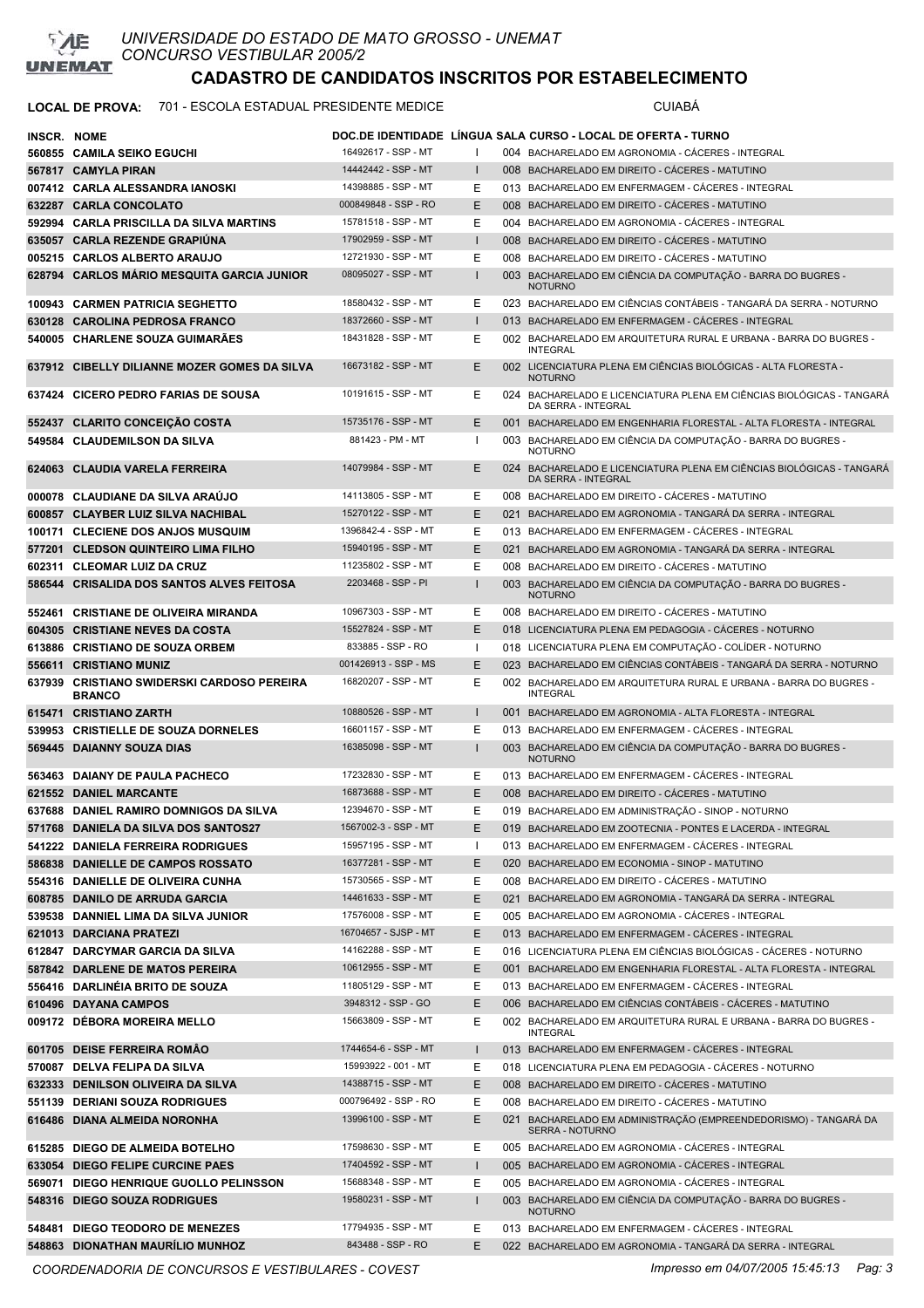

#### **LOCAL DE PROVA:** 701 - ESCOLA ESTADUAL PRESIDENTE MEDICE CUIABÁ

| INSCR. NOME |                                                                 |                                            |              | DOC.DE IDENTIDADE LINGUA SALA CURSO - LOCAL DE OFERTA - TURNO                                                                                   |
|-------------|-----------------------------------------------------------------|--------------------------------------------|--------------|-------------------------------------------------------------------------------------------------------------------------------------------------|
|             | 611051 DJAINER CROZETTA TEIXEIRA                                | 15400824 - SSP - MT                        | Е            | 008 BACHARELADO EM DIREITO - CACERES - MATUTINO                                                                                                 |
|             | 554839 DOMINGAS ROCHA DE FREITAS                                | 845608 - SSP - MT                          | Е            | 008 BACHARELADO EM DIREITO - CÁCERES - MATUTINO                                                                                                 |
|             | 102407 DOMINGOS SAVIO ALBERTO DE SANTANA                        | 01123149 - SSP - MT                        | $\mathbf{I}$ | 008 BACHARELADO EM DIREITO - CÁCERES - MATUTINO                                                                                                 |
| 590509      | <b>DOMINGOS SAVIO SOARES DE SOUZA</b>                           | 15760596 - SSP - MT                        | E.           | 004 BACHARELADO EM ENGENHARIA DE PRODUÇÃO AGROINDUSTRIAL - BARRA<br><b>DO BUGRES - INTEGRAL</b>                                                 |
|             | 559989 DOUGLAS AMADO                                            | 16449711 - SJSP - MT                       | Е            | 005 BACHARELADO EM AGRONOMIA - CÁCERES - INTEGRAL                                                                                               |
|             | 617164 DOUGLAS BAPTISTA TORMENA                                 | 957422 - SSP - MT                          | E            | 021 BACHARELADO EM ADMINISTRAÇÃO (EMPREENDEDORISMO) - TANGARÁ DA<br><b>SERRA - NOTURNO</b>                                                      |
|             | 571091 DOUGLAS SANTOS PRAXEDES DA SILVA                         | 15519589 - SSP - MT                        | E.           | 019 BACHARELADO EM ZOOTECNIA - PONTES E LACERDA - INTEGRAL                                                                                      |
|             | 602493 EDELSON STEFANI                                          | 14499908 - SSP - MT                        | E.           | 005 BACHARELADO EM AGRONOMIA - CACERES - INTEGRAL                                                                                               |
|             | 542458 EDEMAR RODRIGUES DO NASCIMENTO                           | 268268 - SSP - MT                          | Е            | 008 BACHARELADO EM DIREITO - CÁCERES - MATUTINO                                                                                                 |
|             | 576875 EDIMAR FERNANDES DE ASSIS                                | 12798150 - SSP - MT                        | E.           | 006 BACHARELADO EM CIÊNCIAS CONTÁBEIS - CÁCERES - MATUTINO                                                                                      |
|             | 530221 EDISSEIA REGINA MENDES                                   | 13972499 - SSP - MT                        | Е            | 018 BACHARELADO EM TURISMO - NOVA XAVANTINA - MATUTINO                                                                                          |
| 637981      | EDIVANIA MIRANDA DA SILVA                                       | 1527989-8 - SSP - MT                       | E.           | 004 BACHARELADO EM ENGENHARIA DE PRODUÇÃO AGROINDUSTRIAL - BARRA<br>DO BUGRES - INTEGRAL                                                        |
|             | 530255 EDMAR BOSCO ROSA DA CRUZ                                 | 16777670 - SSP - MT                        | E.           | 008 BACHARELADO EM DIREITO - CÁCERES - MATUTINO                                                                                                 |
|             | 573884 EDSON EDUARDO CAMPOS                                     | 4746531 - SSP - SC                         | E            | 022 BACHARELADO EM AGRONOMIA - TANGARÁ DA SERRA - INTEGRAL                                                                                      |
|             | 577472 EDUARDO DIETRICH BELE                                    | 000886976 - SSP - RO                       | Ι.           | 018 LICENCIATURA PLENA EM COMPUTAÇÃO - COLÍDER - NOTURNO                                                                                        |
|             | 602761 EDUARDO RICARDO SOARES                                   | 17324211 - SSP - MT                        | E.           | 022 BACHARELADO EM AGRONOMIA - TANGARÁ DA SERRA - INTEGRAL                                                                                      |
|             | 100285 EDZAR ALLEN DE MIRANDA SANTOS                            | 14537826 - SSP - MT                        | -1           | 005 BACHARELADO EM AGRONOMIA - CÁCERES - INTEGRAL                                                                                               |
|             | 566918 EFRAIM AUGUSTO GONCALVES                                 | 15337499 - SSP - MT                        |              | 008 BACHARELADO EM DIREITO - CÁCERES - MATUTINO                                                                                                 |
|             | 566756 ELIAKUIM DE ARAUJO BARROS                                | 15703118 - SSP - MT                        | H            | 003 BACHARELADO EM CIÊNCIA DA COMPUTAÇÃO - BARRA DO BUGRES -<br><b>NOTURNO</b>                                                                  |
|             | 590673 ELIANE SANTOS DE ALMEIDA                                 | 15135977 - SSP - MT                        | E.           | 020 BACHARELADO EM ADMINISTRAÇÃO (AGRONEGÓCIOS) - TANGARÁ DA<br>SERRA - MATUTINO                                                                |
|             | 543471 ELIENE ROSA MACHADO                                      | 1757657-1 - SSP - MT                       | Е            | 013 BACHARELADO EM ENFERMAGEM - CÁCERES - INTEGRAL                                                                                              |
|             | 621293 ELISEU RODRIGUES FERREIRA                                | 11113138 - SSP - MT                        | E.           | 013 BACHARELADO EM ENFERMAGEM - CACERES - INTEGRAL                                                                                              |
|             | 601101 ELISMARA OLIVEIRA DOS PASSOS                             | 18547818 - SSP - MT                        | $\mathbf{I}$ | 022 BACHARELADO EM AGRONOMIA - TANGARÁ DA SERRA - INTEGRAL                                                                                      |
|             | 580813 ELIZANGELA VARGAS CANDIDO RODRIGUES                      | 16501772 - SJSP - MT                       | E.           | 008 BACHARELADO EM DIREITO - CACERES - MATUTINO                                                                                                 |
|             | 530581 ELIZETH DA SILVA SOARES                                  | 14943034 - SSP - MT                        | Е            | 008 BACHARELADO EM DIREITO - CÁCERES - MATUTINO                                                                                                 |
|             | 546313 ELIZIANE ZANETTE REIS                                    | 13808184 - SSP - MT                        | E            | 019 BACHARELADO EM ZOOTECNIA - PONTES E LACERDA - INTEGRAL                                                                                      |
|             | 597431 ELLEN VALLE OLIVEIRA                                     | 19580991 - SSP - MT<br>15316513 - SSP - MT | Е<br>E.      | 024 BACHARELADO E LICENCIATURA PLENA EM CIÊNCIAS BIOLÓGICAS - TANGARÁ<br>DA SERRA - INTEGRAL<br>008 BACHARELADO EM DIREITO - CÁCERES - MATUTINO |
|             | 598471 ELSON ANTONIO DA SILVA                                   | 15250776 - SSP - MT                        | Ι.           |                                                                                                                                                 |
|             | 584053 ELTON CAMPOS DE ARRUDA PEDROSO                           | 16452089 - SSP - MT                        | E.           | 017 LICENCIATURA PLENA EM COMPUTAÇÃO - CÁCERES - MATUTINO                                                                                       |
|             | 574627 ELTON ELIMAR DA SILVA                                    | 001279271 - SSP - MS                       | Е            | 008 BACHARELADO EM DIREITO - CÁCERES - MATUTINO<br>022 BACHARELADO EM AGRONOMIA - TANGARÁ DA SERRA - INTEGRAL                                   |
|             | 007595 ELUVI DE MORAES ALVES<br>010685 EMANOELLY BARBOSA BORGES | 16820371 - SSP - MT                        | E            | 024 BACHARELADO E LICENCIATURA PLENA EM CIÊNCIAS BIOLÓGICAS - TANGARÁ<br><b>DA SERRA - INTEGRAL</b>                                             |
|             | 591564 EMERSON CEBALHO PEDROSO DA SILVA                         | 15694488 - SSP - MT                        | Ι.           | 005 BACHARELADO EM AGRONOMIA - CÁCERES - INTEGRAL                                                                                               |
|             | 576271 EMIVIA ROBERTA TELLES NUNES                              | 13415565 - SSP - MT                        | E.           | 008 BACHARELADO EM DIREITO - CÁCERES - MATUTINO                                                                                                 |
|             | 593737 ENILTON SILVA RODRIGUES                                  | 2310694 - SSP - DF                         | Е            | 001 BACHARELADO EM ENGENHARIA FLORESTAL - ALTA FLORESTA - INTEGRAL                                                                              |
|             | 631728 ERASMO NUNES DE OLIVEIRA                                 | 16404360 - SJSP - MT                       | Ε            | 019 BACHARELADO EM ZOOTECNIA - PONTES E LACERDA - INTEGRAL                                                                                      |
|             | 636291 ERIKA DELISSANDRA DE SOUZA                               | 859115 - SSP - MT                          | Е            | 013 BACHARELADO EM ENFERMAGEM - CACERES - INTEGRAL                                                                                              |
|             | 629341 EUCILENE DE BRITO                                        | 17038634 - SSP - MT                        | $\mathbf{I}$ | 017 LICENCIATURA PLENA EM HISTÓRIA - CÁCERES - NOTURNO                                                                                          |
|             | 563722 EURIENE MOURA BONDESPACHO                                | 1681629-3 - SSP - MT                       | ш            | 020 BACHARELADO EM ADMINISTRAÇÃO (AGRONEGÓCIOS) - TANGARÁ DA<br>SERRA - MATUTINO                                                                |
|             | 632686 EVA EMANNUELLY MIRANDA SILVA                             | 16630262 - SSP - MT                        | I.           | 017 LICENCIATURA PLENA EM COMPUTAÇÃO - CÁCERES - MATUTINO                                                                                       |
|             | 599361 EVANDRO APARECIDO DA SILVA                               | 14400413 - SSP - MT                        | Е            | 023 BACHARELADO EM CIÊNCIAS CONTÁBEIS - TANGARÁ DA SERRA - NOTURNO                                                                              |
|             | 545902 EVELYN DA SILVA ABREU                                    | 150531180 - SSP - MT                       | E.           | 022 BACHARELADO EM AGRONOMIA - TANGARÁ DA SERRA - INTEGRAL                                                                                      |
|             | 555509 EVERALDO LARANJEIRA SILVA FILHO                          | 18071945 - SSP - MT                        | $\mathbf{I}$ | 017 LICENCIATURA PLENA EM COMPUTAÇÃO - CÁCERES - MATUTINO                                                                                       |
|             | 541826 EVILANE SILVIA ANELLI                                    | 15772772 - SST - MT                        | E.           | 018 LICENCIATURA PLENA EM MATEMÁTICA - CÁCERES - NOTURNO                                                                                        |
|             | 635634 EXPEDITO FERREIRA DE LIMA JUNIOR                         | 13304925 - SSP - MT                        | Е            | 019 BACHARELADO EM ZOOTECNIA - PONTES E LACERDA - INTEGRAL                                                                                      |
|             | 636266 FABIANI VIANA DA COSTA                                   | 10899430 - SSP - MT                        | E.           | 018 LICENCIATURA PLENA EM LETRAS - CÁCERES - NOTURNO                                                                                            |
|             | 549002 FABILA ALLI DA SILVA                                     | 19079010 - SSP - MT                        | E            | 013 BACHARELADO EM ENFERMAGEM - CÁCERES - INTEGRAL                                                                                              |
|             | 590568 FABIO OLIVEIRA DE MORAIS.                                | 4845998 - DGPC - GO                        | E.           | 018 BACHARELADO EM TURISMO - NOVA XAVANTINA - MATUTINO                                                                                          |
|             | 544248 FABIO REINALDO POSSIDONIO                                | 10270426 - SSP - MT                        | E            | 001 BACHARELADO EM AGRONOMIA - ALTA FLORESTA - INTEGRAL                                                                                         |
|             | 594636 FABIOLA LUCIA DE SOUZA                                   | 12682934 - SSP - MT                        | E.           | 013 BACHARELADO EM ENFERMAGEM - CÁCERES - INTEGRAL                                                                                              |
|             | 553701 FARIAS SANTIAGO DE JESUS                                 | 19098499 - SSP - MT                        | E            | 008 BACHARELADO EM DIREITO - CÁCERES - MATUTINO                                                                                                 |
|             | 583995 FELIPE OLIVEIRA MORGADO                                  | 15691217 - SSP - MT                        | $\mathbf{I}$ | 009 BACHARELADO EM DIREITO - CÁCERES - MATUTINO                                                                                                 |
|             | 583308 FELIPE PAULO GOMES DOS SANTOS                            | 15786510 - SST - MT                        | Е            | 001 BACHARELADO EM AGRONOMIA - ALTA FLORESTA - INTEGRAL                                                                                         |
|             | 547239 FELIPH LORENZZI PARDINS                                  | 898006 - SESRO - RO                        | E.           | 005 BACHARELADO EM AGRONOMIA - CÁCERES - INTEGRAL                                                                                               |
|             | 602558 FERNANDA ALVES MOREIRA                                   | 18561390 - SSP - MT                        | Е            | 016 LICENCIATURA PLENA EM CIÊNCIAS BIOLÓGICAS - CÁCERES - NOTURNO                                                                               |
|             | 572292 FERNANDA ZANOL MATOS                                     | 15932540 - SSP - MT                        | E.           | 013 BACHARELADO EM ENFERMAGEM - CÁCERES - INTEGRAL                                                                                              |
|             | 531782 FERNANDES DA SILVA ARAUJO                                | 14708043 - SSP - MT                        | E.           | 022 BACHARELADO EM AGRONOMIA - TANGARÁ DA SERRA - INTEGRAL                                                                                      |
|             | 538671 FERNANDO CESAR DA SILVA NASCIMENTO                       | 991774 - SSP - MT                          | $\mathbf{I}$ | 020 BACHARELADO EM ADMINISTRAÇÃO (AGRONEGÓCIOS) - TANGARÁ DA                                                                                    |

BACHARELADO EM ADMINISTRAÇÃO (AGRONEGÓCIOS) - TANGARÁ DA SERRA - MATUTINO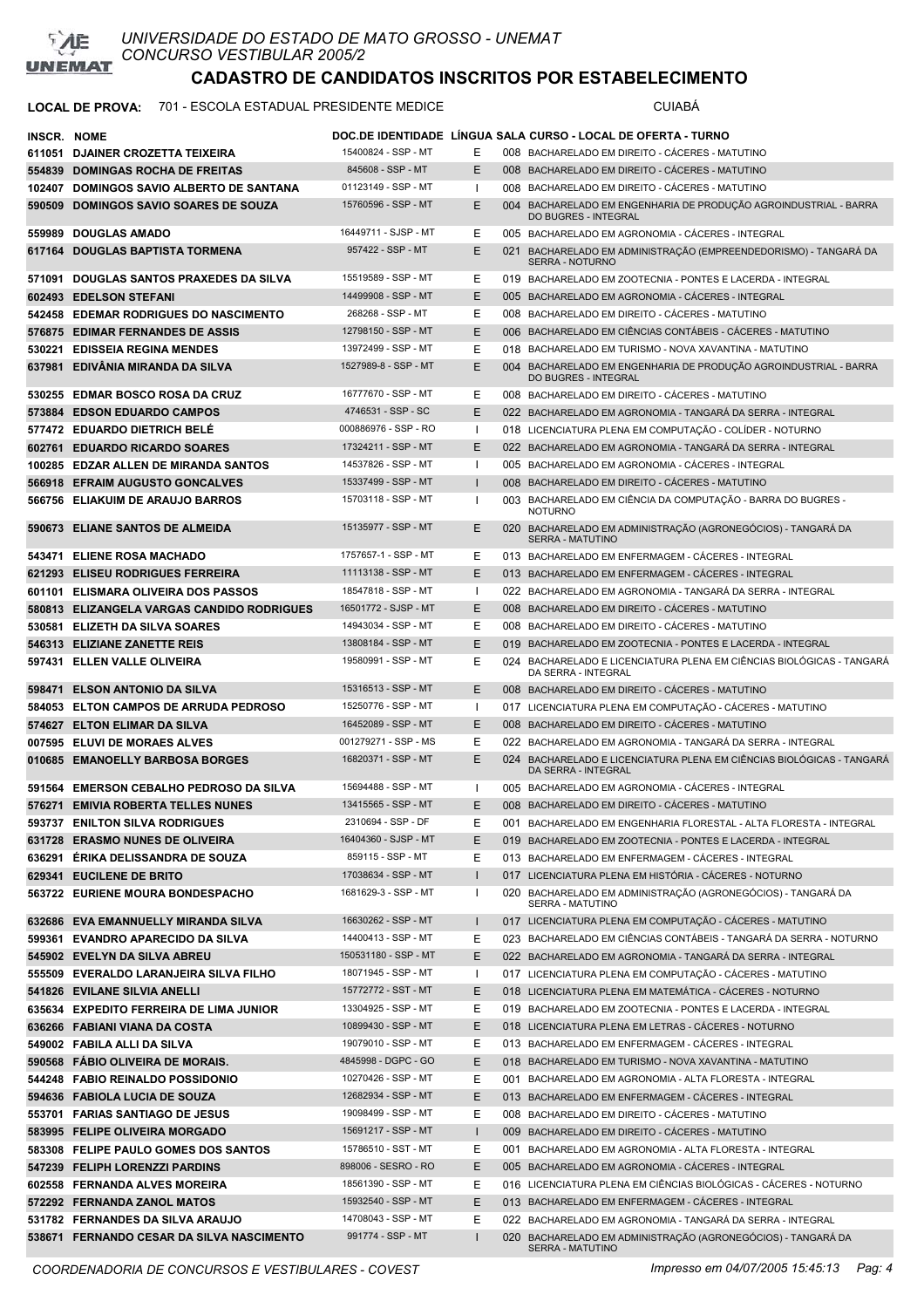

#### LOCAL DE PROVA: 701 - ESCOLA ESTADUAL PRESIDENTE MEDICE **Australia ESCOLA ESTADUAL PRESIDENTE** MEDICE

| <b>INSCR. NOME</b> |                                                                               |                                             |                    | DOC.DE IDENTIDADE   LINGUA SALA CURSO - LOCAL DE OFERTA - TURNO                                                            |
|--------------------|-------------------------------------------------------------------------------|---------------------------------------------|--------------------|----------------------------------------------------------------------------------------------------------------------------|
|                    | 100544 FERNANDO GUIMARAES BATISTA                                             | 15624927 - SSP - MT                         | Е                  | 001 BACHARELADO EM ENGENHARIA FLORESTAL - ALTA FLORESTA - INTEGRAL                                                         |
|                    | 619604 FLAVIA CRISTINA DE SOUZA SANTOS                                        | 14729920 - SSP - MT                         | Ε                  | 019 BACHARELADO EM ADMINISTRAÇÃO - SINOP - NOTURNO                                                                         |
|                    | 605913 FLAVIO ADRIANO ALMEIDA GIMENEZ                                         | 15749630 - SSP - MT                         | ı                  | 018 LICENCIATURA PLENA EM COMPUTAÇÃO - COLÍDER - NOTURNO                                                                   |
|                    | 542717 FLÁVIO BORRALHO DE FREITAS                                             | 15449092 - SSP - MT                         | $\mathbf{I}$       | 009 BACHARELADO EM DIREITO - CÁCERES - MATUTINO                                                                            |
|                    | 103292 FLÁVIO DANIÉL DE OLIVEIRA NEGRÃO                                       | 1573352-1 - SSP - MT                        | Ε                  | 020 LICENCIATURA PLENA EM LETRAS - SINOP - NOTURNO                                                                         |
|                    | 616788 FLAVIO ORTIZ DE MIRANDA                                                | 13916939 - SSP - MT                         | E                  | 004 BACHARELADO EM ENGENHARIA DE PRODUÇÃO AGROINDUSTRIAL - BARRA<br><b>DO BUGRES - INTEGRAL</b>                            |
|                    | 544566 FRANCISCO JESUS DE FRANÇA JUNIOR                                       | 15479188 - SSP - MT                         | Е                  | 002 BACHARELADO EM ARQUITETURA RURAL E URBANA - BARRA DO BUGRES -<br><b>INTEGRAL</b>                                       |
|                    | 543365 GABRIEL BARBIERI                                                       | 3049944568 - SJS - RS                       | E.                 | 002 BACHARELADO EM ARQUITETURA RURAL E URBANA - BARRA DO BUGRES -<br><b>INTEGRAL</b>                                       |
|                    | 602981 GABRIELA DUTRA RODRIGUES                                               | 18470580 - SSP - MT                         | Ε                  | 013 BACHARELADO EM ENFERMAGEM - CÁCERES - INTEGRAL                                                                         |
|                    | 632759 GABRIELA LIZZE DE SIGUEIRA JARDIM                                      | 15100308 - SSP - MT                         | E                  | 009 BACHARELADO EM DIREITO - CÁCERES - MATUTINO                                                                            |
|                    | 548669 GABRIELE VIEGA GARCIA                                                  | 17643287 - SSP - MT                         | Ε                  | 022 BACHARELADO EM AGRONOMIA - TANGARÁ DA SERRA - INTEGRAL                                                                 |
|                    | 607711 GARDENIA RODRIGUES DONDE                                               | 13739538 - SSP - MG                         | E                  | 019 BACHARELADO EM ZOOTECNIA - PONTES E LACERDA - INTEGRAL                                                                 |
|                    | 514284 GENESSY ASSUNÇÃO SOUZA                                                 | 12860387 - SSP - MT                         | Ε                  | 020 BACHARELADO EM ADMINISTRAÇÃO (AGRONEGÓCIOS) - TANGARÁ DA<br>SERRA - MATUTINO                                           |
|                    | 517666 GENI CRESTANI MENDES                                                   | 887604 - SSP - MT                           | $\mathbf{I}$       | 013 BACHARELADO EM ENFERMAGEM - CACERES - INTEGRAL                                                                         |
|                    | 599761 GILAINE ELIS SANTOS DE ARRUDA                                          | 17385636 - SSP - MT                         |                    | 003 BACHARELADO EM CIÊNCIA DA COMPUTAÇÃO - BARRA DO BUGRES -<br><b>NOTURNO</b>                                             |
|                    | 101893 GILBERTO SOCRATES DA ROCHA ROSA                                        | 12715514 - SSP - MT                         | E.                 | 019 BACHARELADO EM ZOOTECNIA - PONTES E LACERDA - INTEGRAL                                                                 |
|                    | 530565 GILDA MARIA DE OLIVEIRA                                                | 15771717 - SSP - MT                         | п                  | 003 BACHARELADO EM CIÊNCIA DA COMPUTAÇÃO - BARRA DO BUGRES -<br><b>NOTURNO</b>                                             |
|                    | 565679 GILMAR BORGES DE PAIVA                                                 | 10410579 - SSP - MT                         | E                  | 022 BACHARELADO EM AGRONOMIA - TANGARÁ DA SERRA - INTEGRAL                                                                 |
|                    | 552852 GILMAR FERREIRA ALVES                                                  | 332732423 - SSP - SP                        | Е                  | 005 BACHARELADO EM AGRONOMIA - CÁCERES - INTEGRAL                                                                          |
|                    | 561461 GILMAR PEREIRA DIAS                                                    | 1435067-0 - SSP - MT                        | E                  | 020 BACHARELADO EM CIÊNCIAS CONTÁBEIS - SINOP - MATUTINO                                                                   |
|                    | 535222 GISELE FERREIRA AZEVEDO                                                | 16023463 - SSP - MT                         | Е                  | 009 BACHARELADO EM DIREITO - CÁCERES - MATUTINO                                                                            |
|                    | 602701 GISELE GOÇALVES NUNES                                                  | 17280354 - SSP - MT                         | $\mathbf{I}$       | 003 BACHARELADO EM CIÊNCIA DA COMPUTAÇÃO - BARRA DO BUGRES -<br><b>NOTURNO</b>                                             |
|                    | 622281 GISELE RODRIGUES MATIAS                                                | 16647211 - SSP - MT<br>14266458 - SSP - MT  | Е<br>E             | 009 BACHARELADO EM DIREITO - CACERES - MATUTINO                                                                            |
|                    | 620777 GLAUTER BRITO SILVA                                                    | 17447160 - SSP - MT                         | Е                  | 001 BACHARELADO EM AGRONOMIA - ALTA FLORESTA - INTEGRAL                                                                    |
|                    | 547212 GLEISE FERNANDES MACHADO                                               | 13734490 - SSP - MT                         | E.                 | 005 BACHARELADO EM AGRONOMIA - CACERES - INTEGRAL<br>024 BACHARELADO E LICENCIATURA PLENA EM CIÊNCIAS BIOLÓGICAS - TANGARÁ |
|                    | 543021 GRACE STRE PERES                                                       |                                             |                    | DA SERRA - INTEGRAL                                                                                                        |
|                    | 525944 GRACILMA ASSUNCAO SOUZA                                                | 14310775 - SSP - MT                         | Е                  | 016 LICENCIATURA PLENA EM CIÊNCIAS BIOLÓGICAS - CÁCERES - NOTURNO                                                          |
|                    | 514608 GUILHERME RANGEL SANTOS                                                | 15789772 - SSP - MT                         | E.                 | 024 LICENCIATURA PLENA EM LETRAS - TANGARÁ DA SERRA - NOTURNO                                                              |
|                    | 005721 GUSTAVO ARAUJO DA COSTA                                                | 16084632 - SSP - MT<br>19251378 - SSP - MT  | $\mathbf{I}$<br>E. | 009 BACHARELADO EM DIREITO - CÁCERES - MATUTINO                                                                            |
|                    | 559377 GUSTAVO COUTINHO VASQUEZ                                               | 1165825-8 - SSP - MT                        | Ε                  | 009 BACHARELADO EM DIREITO - CÁCERES - MATUTINO<br>001 BACHARELADO EM AGRONOMIA - ALTA FLORESTA - INTEGRAL                 |
|                    | 590312 GUSTAVO MENEGAZZI<br>523071 HAYCKEL MICHEL DE ALMEIDA E SILVA          | 18521720 - SSP - MT                         | E                  | 005 BACHARELADO EM AGRONOMIA - CÁCERES - INTEGRAL                                                                          |
|                    | 587826 HEITOR FERNANDO DOS SANTOS MORÃO                                       | 16344669 - SJSP - MT                        | E                  | 009 BACHARELADO EM DIREITO - CÁCERES - MATUTINO                                                                            |
|                    | 011223 HELLEN ALESSANDRA GRACIOSA ANTUNES                                     | 11765976 - SJ - MT                          | E                  | 009 BACHARELADO EM DIREITO - CÁCERES - MATUTINO                                                                            |
|                    | <b>DE MATOS</b>                                                               |                                             |                    |                                                                                                                            |
|                    | 555177 HELTON CARLOS DO NASCIMENTO                                            | 18220401 - SSP - MT                         |                    | 022 BACHARELADO EM AGRONOMIA - TANGARÁ DA SERRA - INTEGRAL                                                                 |
|                    | 609528 HENRIQUE LUIZ PINTO DA SILVA                                           | 14803844 - SSP - MT                         | E                  | 009 BACHARELADO EM DIREITO - CÁCERES - MATUTINO                                                                            |
|                    | 583294 HERICK LOUIS BONFIM DE LIMA                                            | 15902170 - SSP - MT                         | Е                  | 022 BACHARELADO EM AGRONOMIA - TANGARÁ DA SERRA - INTEGRAL                                                                 |
|                    | 596817 HERICK RANGEL DO NASCIMENTO                                            | 12462420 - SSP - SE                         | $\mathbf{I}$       | 018 LICENCIATURA PLENA EM PEDAGOGIA - CÁCERES - NOTURNO                                                                    |
|                    | 547451 HUGO CARNEVALE FARINA                                                  | 1288207-0 - SSP - MT<br>10440046 - SSP - MG | Е                  | 022 BACHARELADO EM AGRONOMIA - TANGARÁ DA SERRA - INTEGRAL                                                                 |
|                    | 543081 HUGO LEONARDO SANTOS DE CARVALHO                                       | 12529036 - SSP - MT                         | E<br>ı             | 013 BACHARELADO EM ENFERMAGEM - CÁCERES - INTEGRAL<br>009 BACHARELADO EM DIREITO - CÁCERES - MATUTINO                      |
|                    | 632911 HUGO TAKEO AKIKUBO SHIRAISHI<br>515256 HUTISCLEIA RAQUELINE BOAVENTURA | 13025953 - SSP - MT                         | $\mathbf{I}$       | 009 BACHARELADO EM DIREITO - CÁCERES - MATUTINO                                                                            |
|                    | 551538 IEDA NUNCIA GATTASS BATISTA                                            | 421391 - SSP - MT                           | Е                  | 017 LICENCIATURA PLENA EM HISTÓRIA - CÁCERES - NOTURNO                                                                     |
|                    | 575895 INAIAN FERNANDES LEOTTI                                                | 16185331 - SSP - MT                         | E                  | 009 BACHARELADO EM DIREITO - CÁCERES - MATUTINO                                                                            |
|                    | 531601 ISABELA FLORES MENDES                                                  | 12937762 - SSP - MT                         | ı                  | 002 BACHARELADO EM ARQUITETURA RURAL E URBANA - BARRA DO BUGRES -                                                          |
|                    | 571911 ITAJANA DE OLIVEIRA BORGES                                             | 1555429-5 - SSP - MT                        | E.                 | <b>INTEGRAL</b><br>013 BACHARELADO EM ENFERMAGEM - CÁCERES - INTEGRAL                                                      |
|                    | 619264 ITAMAR SANTOS DE JESUS                                                 | 1753630-8 - SSP - MT                        | Е                  | 009 BACHARELADO EM DIREITO - CÁCERES - MATUTINO                                                                            |
|                    | 609463 IVAN FERREIRA DA SILVA                                                 | 993703 - SSP - MT                           | Е                  | 024 LICENCIATURA PLENA EM CIÊNCIAS BIOLÓGICAS - SINOP - MATUTINO                                                           |
|                    | 566527 IVANIA REGINA DOS SANTOS                                               | 12997315 - SSP - MT                         | Е                  | 013 BACHARELADO EM ENFERMAGEM - CÁCERES - INTEGRAL                                                                         |
|                    | 543888 IZABELA MARTINS CAMPOS LEITE                                           | 14981467 - SSP - MT                         | E                  | 013 BACHARELADO EM ENFERMAGEM - CÁCERES - INTEGRAL                                                                         |
|                    | 558729 JACKSON RAPHAEL DELLA VALENTINA                                        | 15095533 - SSP - MT                         | ı                  | 009 BACHARELADO EM DIREITO - CÁCERES - MATUTINO                                                                            |
|                    | 571891 JACKSON RODRIGO BELING                                                 | 18717465 - SSP - MT                         | E                  | 005 BACHARELADO EM AGRONOMIA - CÁCERES - INTEGRAL                                                                          |
|                    | 561568 JACQUELINE MARQUES SOUZA                                               | 15860191 - SSP - MT                         | Е                  | 013 BACHARELADO EM ENFERMAGEM - CÁCERES - INTEGRAL                                                                         |
|                    | 004111 JADER XAVIER DE CAMPOS                                                 | 14676095 - SSP - MT                         | Е                  | 009 BACHARELADO EM DIREITO - CÁCERES - MATUTINO                                                                            |
|                    | 633641 JAIME FERREIRA DA SILVA                                                | 1749377-3 - SSP - MT                        | Е                  | 019 BACHARELADO EM ZOOTECNIA - PONTES E LACERDA - INTEGRAL                                                                 |
|                    | 010316 JAIRO BENEDITO DE ALMEIDA                                              | 11593172 - SJ - MT                          | Е                  | 020 BACHARELADO EM ADMINISTRAÇÃO (AGRONEGÓCIOS) - TANGARÁ DA<br>SERRA - MATUTINO                                           |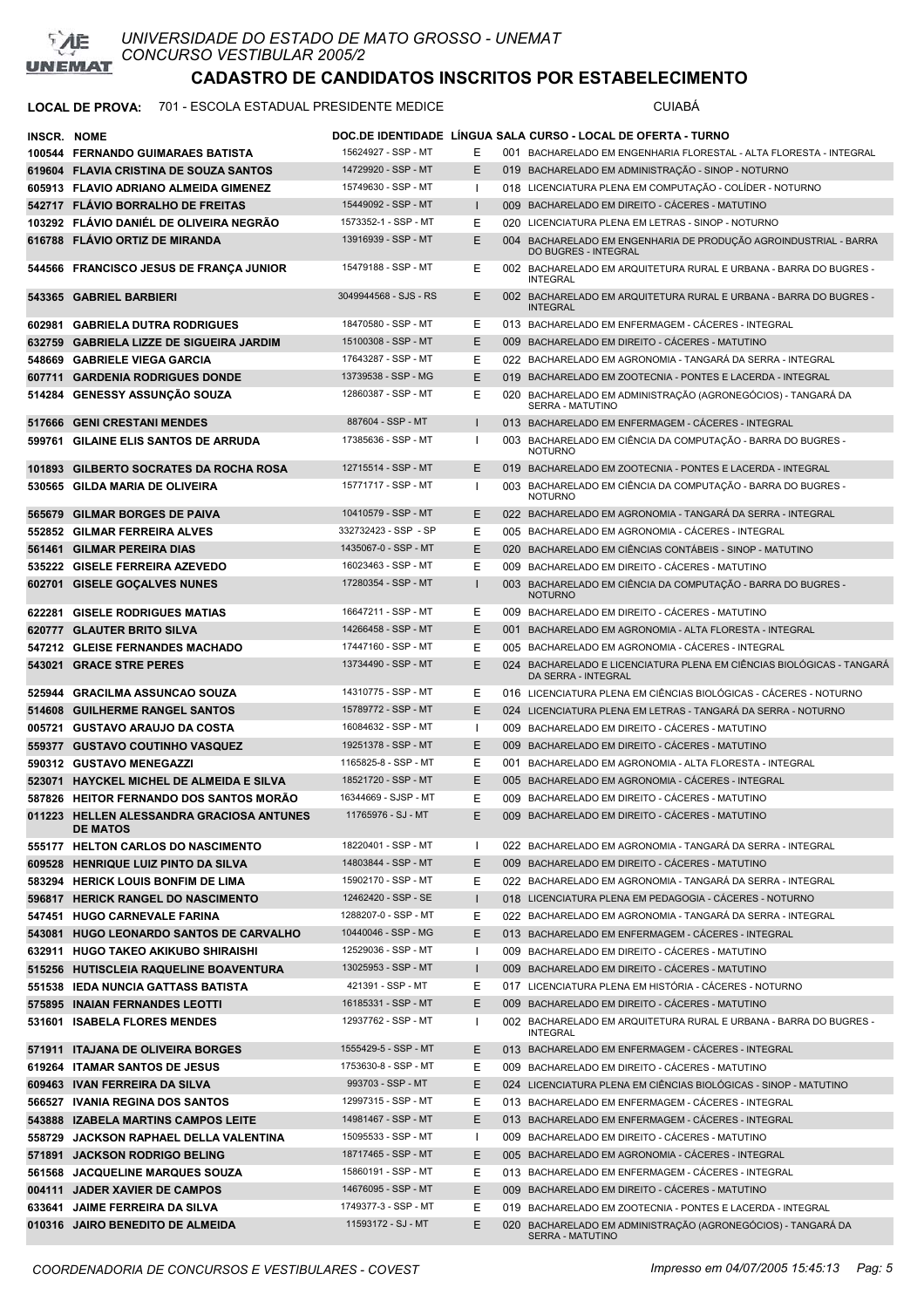

#### LOCAL DE PROVA: 701 - ESCOLA ESTADUAL PRESIDENTE MEDICE **Antiquate State COMANA**

| INSCR. NOME |                                                               |                                             |              | DOC.DE IDENTIDADE LINGUA SALA CURSO - LOCAL DE OFERTA - TURNO                                                                                     |
|-------------|---------------------------------------------------------------|---------------------------------------------|--------------|---------------------------------------------------------------------------------------------------------------------------------------------------|
|             | 577502 JAIRO DIONIZIO ARAUJO                                  | 1859865-0 - SSP - MT                        | E.           | 005 BACHARELADO EM AGRONOMIA - CACERES - INTEGRAL                                                                                                 |
|             | 557943 JAISON COSTA                                           | 14272121 - SSP - MT                         | Е            | 022 BACHARELADO EM AGRONOMIA - TANGARÁ DA SERRA - INTEGRAL                                                                                        |
| 634671      | <b>JANAINA QUEIROZ DAS NEVES</b>                              | 1001647 - SSP - MT                          | ш            | 020 BACHARELADO EM ADMINISTRAÇÃO (AGRONEGÓCIOS) - TANGARÁ DA<br>SERRA - MATUTINO                                                                  |
|             | 627526 JANAINA RONDON SALES                                   | 1200235983 - SSP - BA                       | E.           | 009 BACHARELADO EM DIREITO - CÁCERES - MATUTINO                                                                                                   |
|             | 581003 JANDERSON DA SILVA MORAES                              | 12925071 - SSP - MT                         | Ι.           | 017 LICENCIATURA PLENA EM COMPUTAÇÃO - CÁCERES - MATUTINO                                                                                         |
|             | 558231 JANE MIRANDA DE FRANÇA                                 | 05887399 - SSP - MT                         | $\mathbf{I}$ | 019 BACHARELADO EM ADMINISTRAÇÃO - SINOP - NOTURNO                                                                                                |
|             | 606138 JANEFFER MARIA DUARTE IZAIAS                           | 16438299 - SSP - MT                         | Е            | 013 BACHARELADO EM ENFERMAGEM - CACERES - INTEGRAL                                                                                                |
|             | 518931 JANETE BARBOSA CASTÃO                                  | 13204548 - SSP - MT                         | E.           | 018 LICENCIATURA PLENA EM PEDAGOGIA - JUARA - NOTURNO                                                                                             |
| 619141      | <b>JAQUELINE BARROSO DOS SANTOS</b>                           | 15297578 - SSP - MT                         | Е            | 005 BACHARELADO EM AGRONOMIA - CACERES - INTEGRAL                                                                                                 |
|             | 594504 JAQUELINE CARDOSO XAVIER DA CRUZ                       | 1637721-4 - SJ - MT                         | $\mathbf{I}$ | 013 BACHARELADO EM ENFERMAGEM - CACERES - INTEGRAL                                                                                                |
| 561614      | <b>JAQUELINE FERREIRA AMORIM</b>                              | 1406790-0 - SSP - MT                        | Е            | 013 BACHARELADO EM ENFERMAGEM - CÁCERES - INTEGRAL                                                                                                |
|             | 002501 JAQUELINE PEREIRA LOPES                                | 17732425 - SSP - MT                         | E            | 002 BACHARELADO EM ARQUITETURA RURAL E URBANA - BARRA DO BUGRES -<br><b>INTEGRAL</b>                                                              |
|             | 102636 JAQUELINE RORIGUES DA SILVA                            | 18945775 - SSP - MT                         | E.           | 014 BACHARELADO EM ENFERMAGEM - CÁCERES - INTEGRAL                                                                                                |
|             | 110006 JAQUELINE VALERIA DOS SANTOS SOUZA                     | CT 010753 - CT - RO                         | E.           | 014 BACHARELADO EM ENFERMAGEM - CÁCERES - INTEGRAL                                                                                                |
| 598861      | JEAN LELIS OLIVEIRA CARVALHO                                  | 12687073 - SSP - MT                         | Е            | 020 BACHARELADO EM ADMINISTRAÇÃO (AGRONEGÓCIOS) - TANGARÁ DA<br>SERRA - MATUTINO                                                                  |
|             | 555274 JEAN PATRICK DE OLIVEIRA MATOS                         | 12245003 - SP - MT                          | E.           | 022 BACHARELADO EM AGRONOMIA - TANGARÁ DA SERRA - INTEGRAL                                                                                        |
|             | 539457 JEANE LUISA DA SILVA SANTOS                            | 17799899 - SSP - MT                         | Е            | 019 BACHARELADO EM ZOOTECNIA - PONTES E LACERDA - INTEGRAL                                                                                        |
|             | 531596 JEFFERSON LUIZ MIRANDA ANACLETO                        | 15113035 - SSP - MT                         | $\mathbf{I}$ | 009 BACHARELADO EM DIREITO - CÁCERES - MATUTINO                                                                                                   |
|             | 539597 JEFFERSON MARCELO FLORES FIDELIS                       | 1510860 0 - SSP - MT                        | -1           | 005 BACHARELADO EM AGRONOMIA - CÁCERES - INTEGRAL                                                                                                 |
|             | 552348 JEFFERSON SOUZA MENEZES                                | 19657161 - SSP - MT                         | $\mathbf{I}$ | 005 BACHARELADO EM AGRONOMIA - CACERES - INTEGRAL                                                                                                 |
|             | 628832 JEISON BATISTA DE ALMEIDA                              | 14436183 - SSP - MT                         | Е            | 009 BACHARELADO EM DIREITO - CÁCERES - MATUTINO                                                                                                   |
|             | 004863 JESUINO DE LEMES                                       | 689323 - SSP - MT                           | E.           | 005 BACHARELADO EM AGRONOMIA - CÁCERES - INTEGRAL                                                                                                 |
|             | 516007 JHESSIKA CORTEZ DA SILVA                               | 13377655 - SSP - MT                         | $\mathbf{I}$ | 019 BACHARELADO EM ADMINISTRAÇÃO - SINOP - NOTURNO                                                                                                |
|             | 566781 JHESYCA FLAVIA SOUSA CASTAMAN                          | 19707614 - SSP - MT                         | $\mathbf{I}$ | 014 BACHARELADO EM ENFERMAGEM - CACERES - INTEGRAL                                                                                                |
| 007171      | JOACIR MAURO DA SILVA JUNIOR                                  | 12955647 - SSP - MT                         | Е            | 009 BACHARELADO EM DIREITO - CÁCERES - MATUTINO                                                                                                   |
| 537578      | <b>JOAO HENRIQUE FRANÇA</b>                                   | 13142089 - SSP - MT                         |              | 004 BACHARELADO EM ENGENHARIA DE PRODUÇÃO AGROINDUSTRIAL - BARRA<br>DO BUGRES - INTEGRAL                                                          |
|             | 560448 JOAO LUIZ CORDEIRO JUNIOR                              | 001045 - CBM - MT                           | Ε            | 009 BACHARELADO EM DIREITO - CÁCERES - MATUTINO                                                                                                   |
|             | 629359 JOAO PAULO DE SOUZA MARTINS                            | 14415810 - SSP - MT                         | E.           | 022 BACHARELADO EM AGRONOMIA - TANGARÁ DA SERRA - INTEGRAL                                                                                        |
|             | 580902 JOÃO PAULO GONÇALVES REIS                              | 2088863 - SSP - PI                          | E.           | 014 BACHARELADO EM ENFERMAGEM - CÁCERES - INTEGRAL                                                                                                |
|             | 606791 JOAO VITOR BARBOSA CERON                               | 16637020 - SSP - MT                         | E.           | 001 BACHARELADO EM ENGENHARIA FLORESTAL - ALTA FLORESTA - INTEGRAL                                                                                |
|             | 585025 JOAQUIM ARANTES DE SOUZA JUNIOR                        | 14056623 - SSP - MT                         | E.           | 014 BACHARELADO EM ENFERMAGEM - CÁCERES - INTEGRAL                                                                                                |
|             | 572985 JOELMA DA SILVA GOULART                                | 15603776 - SSP - MT                         | E.           | 014 BACHARELADO EM ENFERMAGEM - CACERES - INTEGRAL                                                                                                |
|             | 590797 JOELZA VIEIRA DE OLIVEIRA                              | 1233787-0 - SJ - MT                         | Е            | 014 BACHARELADO EM ENFERMAGEM - CÁCERES - INTEGRAL                                                                                                |
|             | 582761 JOICELAYRA MEDICI LOPES                                | 16815815 - SSP - MT                         | E            | 019 BACHARELADO EM ADMINISTRAÇÃO - SINOP - NOTURNO                                                                                                |
|             | 527661 JOILSON ALVES PINHEIRO                                 | 14283778 - SSP - MT                         | Ε            | 009 BACHARELADO EM DIREITO - CÁCERES - MATUTINO                                                                                                   |
|             | 617075 JONAS VIEIRA DE KEPE                                   | 13766392 - SSP - MT                         | $\mathbf{I}$ | 017 LICENCIATURA PLENA EM COMPUTAÇÃO - CÁCERES - MATUTINO                                                                                         |
|             | 576611 JONATHAN CÉSAR FARIAS BEZERRA                          | 16166809 - SSP - MT                         | ı            | 017 LICENCIATURA PLENA EM COMPUTAÇÃO - CÁCERES - MATUTINO                                                                                         |
|             | 604471 JONATHAN COSTA MARQUES                                 | 16398262 - SSP - MT                         | E.           | 006 BACHARELADO EM CIÊNCIAS CONTÁBEIS - CÁCERES - MATUTINO                                                                                        |
|             | 546372 JOSÉ ADILIANO PALMEIRA DA COSTA                        | 985561 - SSP - MT                           | Е            | 022 BACHARELADO EM AGRONOMIA - TANGARÁ DA SERRA - INTEGRAL                                                                                        |
|             | 602566 JOSE AFONSO ALBERTON                                   | 12922889 - SSP - MT                         | E.           | 018 LICENCIATURA PLENA EM MATEMÁTICA - CÁCERES - NOTURNO                                                                                          |
|             | 565326 JOSE BATISTA FRANCO JUNIOR                             | 14475685 - SSP - MT                         | E            | 009 BACHARELADO EM DIREITO - CÁCERES - MATUTINO                                                                                                   |
|             | 592048 JOSE CARLOS MONTEIRO DOS SANTOS                        | 596564 - SSP - MT                           | E.           | 009 BACHARELADO EM DIREITO - CÁCERES - MATUTINO                                                                                                   |
|             | 620319 JOSE CARLOS PEREIRA DA SILVA                           | 16251156 - SSP - MT                         | Ε            | 009 BACHARELADO EM DIREITO - CÁCERES - MATUTINO                                                                                                   |
|             | 618497 JOSÉ DE SOUZA BENEVIDES NETO                           | 6047289 - MMA - MT                          | E            | 017 LICENCIATURA PLENA EM HISTÓRIA - CÁCERES - NOTURNO                                                                                            |
|             | 552135 JOSE MARIA DE SOUZA<br>554987 JOSE RODRIGUES DE MORAES | 13169637 - SSP - MT<br>1713798-5 - SSP - MT | Ι.<br>I.     | 017 LICENCIATURA PLENA EM COMPUTAÇÃO - CÁCERES - MATUTINO<br>002 BACHARELADO EM ARQUITETURA RURAL E URBANA - BARRA DO BUGRES -<br><b>INTEGRAL</b> |
|             | 613291 JOSÉ SANTANA BELCHIOR JÚNIOR                           | 17968860 - SSP - MT                         | E.           | 014 BACHARELADO EM ENFERMAGEM - CÁCERES - INTEGRAL                                                                                                |
|             | 612405 JOSELAINE DE LIMA TORRES                               | 15922618 - SSP - MT                         | E.           | 023 BACHARELADO EM CIÊNCIAS CONTÁBEIS - TANGARÁ DA SERRA - NOTURNO                                                                                |
| 546501      | <b>JOSENICE PRISCILA DA SILVA COSTA</b>                       | 12513830 - SSP - MT                         | Е            | 009 BACHARELADO EM DIREITO - CÁCERES - MATUTINO                                                                                                   |
|             | 101451 JOSIANE DE SOUZA MACHADO                               | 16114620 - SSP - MT                         | E.           | 004 BACHARELADO EM ENGENHARIA DE PRODUÇÃO AGROINDUSTRIAL - BARRA                                                                                  |
| 615821      | <b>JOSIANE SILVA DOS SANTOS</b>                               | 15228703 - SSP - MT                         | E            | DO BUGRES - INTEGRAL<br>024 BACHARELADO E LICENCIATURA PLENA EM CIÊNCIAS BIOLÓGICAS - TANGARÁ                                                     |
|             |                                                               |                                             |              | DA SERRA - INTEGRAL                                                                                                                               |
|             | 575321 JOSIAS AMORIN DA SILVA                                 | 000782560 - SSP - MS                        | E.           | 018 BACHARELADO EM TURISMO - NOVA XAVANTINA - MATUTINO                                                                                            |
| 516351      | <b>JOSIAS DIAS FERREIRA</b>                                   | 15708969 - SSP - MT                         | Е            | 005 BACHARELADO EM AGRONOMIA - CÁCERES - INTEGRAL                                                                                                 |
|             | 566047 JOSIELI ARAUJO RODRIGUES                               | 17932904 - SSP - MT                         | E.           | 009 BACHARELADO EM DIREITO - CÁCERES - MATUTINO                                                                                                   |
|             | 634492 JOVIANE GONÇALVES DA SILVA                             | 12961647 - SSP - MT                         | Ε            | 014 BACHARELADO EM ENFERMAGEM - CÁCERES - INTEGRAL                                                                                                |
|             | 531618 JOYCE SANTANA OLIVEIRA BESSA                           | 15072894 - SSP - MT                         | E.           | 014 BACHARELADO EM ENFERMAGEM - CÁCERES - INTEGRAL                                                                                                |
|             | 005347 JUCELIO MARCOS DE CARVALHO                             | 16377206 - SSP - MT                         | E            | 005 BACHARELADO EM AGRONOMIA - CÁCERES - INTEGRAL                                                                                                 |
|             | 558311 JULDEY SANTOS DE ARAÚJO                                | 1734441-7 - SSP - MT                        | E.           | 019 BACHARELADO EM ZOOTECNIA - PONTES E LACERDA - INTEGRAL                                                                                        |
| 545791      | <b>JULIANA DE SOUZA SOBRINHO</b>                              | 13858416 - SSP - MT                         | Е            | 014 BACHARELADO EM ENFERMAGEM - CÁCERES - INTEGRAL                                                                                                |

*COORDENADORIA DE CONCURSOS E VESTIBULARES - COVEST Impresso em 04/07/2005 15:45:14 Pag: 6*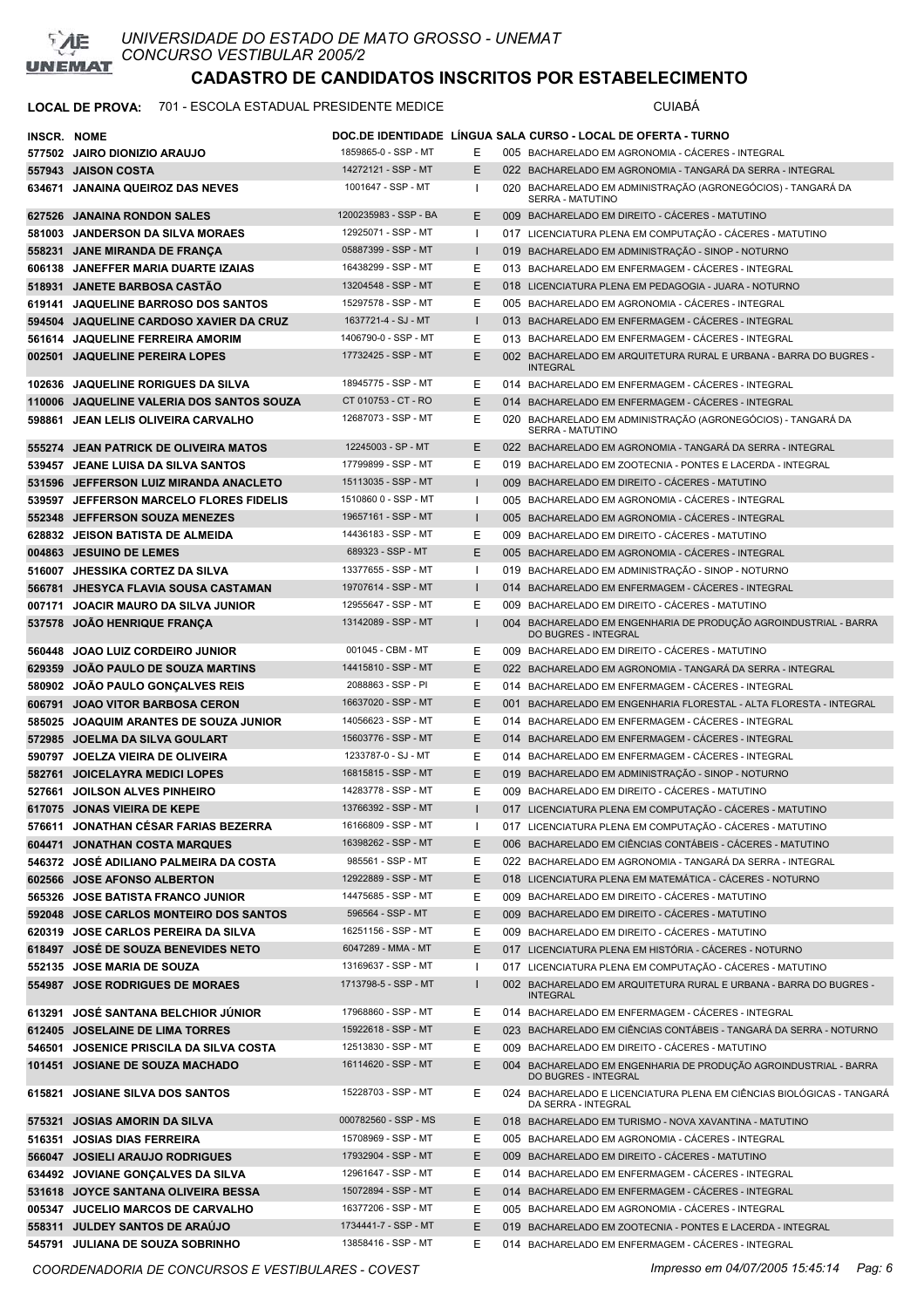

### LOCAL DE PROVA: 701 - ESCOLA ESTADUAL PRESIDENTE MEDICE **Antiquate State COMBENTE**

| <b>INSCR. NOME</b> |                                                           |                                              |              | DOC.DE IDENTIDADE LINGUA SALA CURSO - LOCAL DE OFERTA - TURNO                            |
|--------------------|-----------------------------------------------------------|----------------------------------------------|--------------|------------------------------------------------------------------------------------------|
|                    | 577057 JULIANA RAHISA CORREA LENDZION                     | 18709150 - SSP - MT                          | Е            | 016 LICENCIATURA PLENA EM CIÊNCIAS BIOLÓGICAS - CACERES - NOTURNO                        |
|                    | 553867 JULIANE MARCELE DA SILVA PEDRACA                   | 17099480 - SSP - MT                          | Ε            | 007 BACHARELADO EM CIÊNCIAS CONTÁBEIS - CACERES - MATUTINO                               |
|                    | 564575 JULIANE RODRIGUES DE ALMEIDA                       | 16445236 - SSP - MT                          | E            | 004 BACHARELADO EM ENGENHARIA DE PRODUÇÃO AGROINDUSTRIAL - BARRA<br>DO BUGRES - INTEGRAL |
|                    | 596582 JULIANNE LÚCIA VINHAL                              | 15719529 - SSP - MT                          | Е            | 002 BACHARELADO EM ARQUITETURA RURAL E URBANA - BARRA DO BUGRES -<br><b>INTEGRAL</b>     |
|                    | 542822 JULIANO PEREIRA SABINO DA SILVA                    | 12685003 - SSP - MT                          | E            | 009 BACHARELADO EM DIREITO - CÁCERES - MATUTINO                                          |
|                    | 577537 JULLYANA FRANCO DE ALMEIDA                         | 15473120 - SSP - MT                          | Е            | 002 BACHARELADO EM ARQUITETURA RURAL E URBANA - BARRA DO BUGRES -<br><b>INTEGRAL</b>     |
|                    | 612618 JUNIO PEREIRA PARDINS                              | 14836904 - SSP - MT                          | E            | 014 BACHARELADO EM ENFERMAGEM - CÁCERES - INTEGRAL                                       |
|                    | 593699 JUNIOR CESAR MARTINS DA SILVA                      | 15775119 - SSP - MT                          | Е            | 022 BACHARELADO EM AGRONOMIA - TANGARÁ DA SERRA - INTEGRAL                               |
|                    | 580228 JUNIOR SOUZA COSTA                                 | 17866405 - SSP - MT                          | E            | 009 BACHARELADO EM DIREITO - CÁCERES - MATUTINO                                          |
|                    | 599166 KAMILA LAURA MONTEIRO DE ARRUDA                    | 15321886 - SSP - MT                          | Е            | 010 BACHARELADO EM DIREITO - CÁCERES - MATUTINO                                          |
|                    | 528196 KAREM CARVALHO DA SILVA                            | 16837614 - SSP - MT                          | E            | 018 LICENCIATURA PLENA EM PEDAGOGIA - CÁCERES - NOTURNO                                  |
|                    | 621161 KARINA RODRIGUES LEITE                             | 1651397-5 - SSP - MT                         | E            | 023 BACHARELADO EM CIÊNCIAS CONTÁBEIS - TANGARÁ DA SERRA - NOTURNO                       |
|                    | 604739 KARINE APARECIDA MAGRI                             | 17484197 - SSP - MT                          | 1            | 020 BACHARELADO EM ADMINISTRAÇÃO (AGRONEGÓCIOS) - TANGARÁ DA<br><b>SERRA - MATUTINO</b>  |
|                    | 590118 KARINY LIMA DE SOUZA                               | 16752350 - SSP - MT                          | Е            | 014 BACHARELADO EM ENFERMAGEM - CACERES - INTEGRAL                                       |
|                    | 592943 KARLA CAROLINE ARAUJO SILVA                        | 14375710 - SSP - MT                          | E            | 014 BACHARELADO EM ENFERMAGEM - CÁCERES - INTEGRAL                                       |
|                    | 625205 KATIA DE SOUZA MAGGIONI                            | 83636602 - SSP - PR                          | Е            | 014 BACHARELADO EM ENFERMAGEM - CÁCERES - INTEGRAL                                       |
|                    | 555282 KATIA REGINA DE ARRUDA                             | 1511297-7 - SSP - MT                         | E            | 005 BACHARELADO EM AGRONOMIA - CACERES - INTEGRAL                                        |
|                    | 626562 KATIA SABRINA SANTIAGO GUIMARAES                   | 123887598 - SSP - RJ                         | Е            | 014 BACHARELADO EM ENFERMAGEM - CÁCERES - INTEGRAL                                       |
|                    | 633526 KATIUCIA PEREIRA NUNES                             | 1617402-0 - SSP - MT                         | Е            | 020 BACHARELADO EM ADMINISTRAÇÃO (AGRONEGÓCIOS) - TANGARÁ DA<br><b>SERRA - MATUTINO</b>  |
|                    | 600351 KATIUCIA SOUZA ARANTES                             | 14240084 - SSP - MT                          | Е            | 019 BACHARELADO EM ADMINISTRAÇÃO - SINOP - NOTURNO                                       |
|                    | 634409 KATIUSCIA MILKEVIZ BARBOSA DE ANDRADE              | 15860485 - SSP - MT                          | E            | 005 BACHARELADO EM AGRONOMIA - CÁCERES - INTEGRAL                                        |
|                    | 533327 KELLY CHRISTHINE TELLES PEDROSO DA<br><b>SILVA</b> | 17272890 - SSP - MT                          | Е            | 014 BACHARELADO EM ENFERMAGEM - CÁCERES - INTEGRAL                                       |
|                    | 560511 KELLY DAYANA BATISTA ALVARES                       | 1649116-5 - SSP - MT                         | E            | 007 BACHARELADO EM CIÊNCIAS CONTÁBEIS - CÁCERES - MATUTINO                               |
|                    | 632741 KELLY DE ARAUJO MORAES                             | 15477436 - SSP - MT                          | Е            | 010 BACHARELADO EM DIREITO - CÁCERES - MATUTINO                                          |
|                    | 622605 KELLY FERNANDA BARZAN                              | 14104628 - SSP - MT                          | E            | 010 BACHARELADO EM DIREITO - CÁCERES - MATUTINO                                          |
|                    | 521205 KELY CORINE BOAVENTURA ARRUDA                      | 12899135 - SSP - MT                          | -1           | 014 BACHARELADO EM ENFERMAGEM - CACERES - INTEGRAL                                       |
|                    | 576204 KËNIA GUOLLO DOS SANTOS                            | 15842371 - SSP - MT                          | E            | 014 BACHARELADO EM ENFERMAGEM - CÁCERES - INTEGRAL                                       |
|                    | 608599 KENIA SOARAIA JACINTO                              | 1583373-9 - SSP - MT                         | Е            | 022 BACHARELADO EM AGRONOMIA - TANGARÁ DA SERRA - INTEGRAL                               |
|                    | 581429 KEYLLA PEREIRA OKADA                               | 12746910 - SSP - MT                          | E            | 014 BACHARELADO EM ENFERMAGEM - CÁCERES - INTEGRAL                                       |
|                    | 603041 KIVEA BRUNELLI DE ROSSI MARCELINO                  | 12140716 - SJ - MT                           | $\mathbf{I}$ | 014 BACHARELADO EM ENFERMAGEM - CACERES - INTEGRAL                                       |
|                    | 588814 KLEBER CANDIDO VARGAS RODRIGUES                    | 18626351 - SSP - MT                          | Е            | 007 BACHARELADO EM CIÊNCIAS CONTÁBEIS - CÁCERES - MATUTINO                               |
|                    | 560138 KLEITON JOAQUIM NERY LACERDA                       | 14420988 - SSP - MT                          | $\mathbf{I}$ | 010 BACHARELADO EM DIREITO - CACERES - MATUTINO                                          |
|                    | 634573 LAÉRCIO FERNANDO DOS SANTOS CIRILO                 | 1417725-0 - SSP - MT<br>1671705-8 - SSP - MT | E            | 005 BACHARELADO EM AGRONOMIA - CÁCERES - INTEGRAL                                        |
|                    | 588598 LAERCIO ODINEI GEUSEMIN                            |                                              | Е            | 002 BACHARELADO EM ARQUITETURA RURAL E URBANA - BARRA DO BUGRES -<br><b>INTEGRAL</b>     |
|                    | 543845 LAERTON MARTINS CAMPOS LEITE                       | 14897440 - SSP - MT                          | Ε            | 004 BACHARELADO EM ENGENHARIA DE PRODUÇÃO AGROINDUSTRIAL - BARRA<br>DO BUGRES - INTEGRAL |
|                    | 596604 LAIS CRISTINA ARAKAKI                              | 17782058 - SSP - MT                          | Е            | 014 BACHARELADO EM ENFERMAGEM - CÁCERES - INTEGRAL                                       |
|                    | 541011 LAIS NATALIA FERREIRA BUSANELLO                    | 15893766 - SSP - MT                          | E            | 002 BACHARELADO EM ARQUITETURA RURAL E URBANA - BARRA DO BUGRES -<br><b>INTEGRAL</b>     |
|                    | 629481 LARISSA APARECIDA BUZZETTI                         | 1744673-2 - SSP - MT                         | Е            | 004 BACHARELADO EM ENGENHARIA DE PRODUÇÃO AGROINDUSTRIAL - BARRA<br>DO BUGRES - INTEGRAL |
|                    | 547387 LARISSA KARLA DUARTE DA SILVA                      | 13005561 - SSP - MT<br>157170602 - SSP - MT  | E<br>ш       | 014 BACHARELADO EM ENFERMAGEM - CACERES - INTEGRAL                                       |
|                    | 561622 LAURA CRYSTINA MACHADO DE OLIVEIRA                 | 15827020 - SSP - MT                          |              | 010 BACHARELADO EM DIREITO - CÁCERES - MATUTINO                                          |
|                    | 547671 LAURA ROBERTA SARUBBI                              |                                              | E            | 021 BACHARELADO EM ADMINISTRAÇÃO (EMPREENDEDORISMO) - TANGARÁ DA<br>SERRA - NOTURNO      |
|                    | 637815 LAURIEM MOREIRA SALVINO                            | 16203623 - SSP - MT                          | Е            | 005 BACHARELADO EM AGRONOMIA - CÁCERES - INTEGRAL                                        |
|                    | 610356 LAYRA MILENA DA SILVA SUQUERE                      | 16691822 - STJP - MT                         | $\mathbf{I}$ | 007 BACHARELADO EM CIÊNCIAS CONTÁBEIS - CÁCERES - MATUTINO                               |
|                    | 535168 LEANDRO ALVES CAMARGO                              | 13346679 - SSP - MT                          | Е            | 005 BACHARELADO EM AGRONOMIA - CÁCERES - INTEGRAL                                        |
|                    | 615498 LEANDRO BODNAR DA SILVA                            | 14402769 - SSP - MT                          | Е            | 022 BACHARELADO EM AGRONOMIA - TANGARÁ DA SERRA - INTEGRAL                               |
|                    | 633844 LEANDRO CANAVARROS RODRIGUES SILVA                 | 14583178 - SSP - MT                          | H            | 010 BACHARELADO EM DIREITO - CÁCERES - MATUTINO                                          |
|                    | 577031 LEANDRO MARTINELI TABOSA                           | 17494222 - SSP - MT                          | Е            | 014 BACHARELADO EM ENFERMAGEM - CÁCERES - INTEGRAL                                       |
|                    | 633593 LEANDRO PEREIRA PERES                              | 1734005-5 - SSP - MT                         | Е            | 019 BACHARELADO EM ZOOTECNIA - PONTES E LACERDA - INTEGRAL                               |
|                    | 600806 LEANDRO VICENTE FARIAS                             | 14015269 - SSP - MT                          | E            | 007 BACHARELADO EM CIÊNCIAS CONTÁBEIS - CÁCERES - MATUTINO                               |
|                    | 541842 LEHU WANIO DE ARAUJO                               | 15337731 - SSP - MT                          | Е            | 010 BACHARELADO EM DIREITO - CÁCERES - MATUTINO                                          |
|                    | 617202 LEIDIANE SILVA SANTOS                              | 17121639 - SSP - MT                          | E            | 010 BACHARELADO EM DIREITO - CÁCERES - MATUTINO                                          |
|                    | 523501 LEONARDO BORRALHO ESTEVENS CAMES                   | 15627950 - SSP - MT<br>1682772-4 - SSP - MT  | -1           | 010 BACHARELADO EM DIREITO - CÁCERES - MATUTINO                                          |
|                    | 549738 LEONARDO MATEUS REIS                               |                                              | E            | 020 BACHARELADO EM ADMINISTRAÇÃO (AGRONEGÓCIOS) - TANGARÁ DA<br><b>SERRA - MATUTINO</b>  |
|                    | 574961 LEONARDO SANTOS RAMOS                              | 13075934 - SSP - MT                          | -1           | 005 BACHARELADO EM AGRONOMIA - CÁCERES - INTEGRAL                                        |
|                    | 632431 LEONARDO SORTICA DE LIMA FARIAS                    | 15114333 - SSP - MT                          | Е            | 010 BACHARELADO EM DIREITO - CÁCERES - MATUTINO                                          |
|                    | 547141 LEONCAST BIZERRA DE SOUZA                          | 14430860 - SSP - MT                          | Ε            | 014 BACHARELADO EM ENFERMAGEM - CÁCERES - INTEGRAL                                       |

*COORDENADORIA DE CONCURSOS E VESTIBULARES - COVEST Impresso em 04/07/2005 15:45:15 Pag: 7*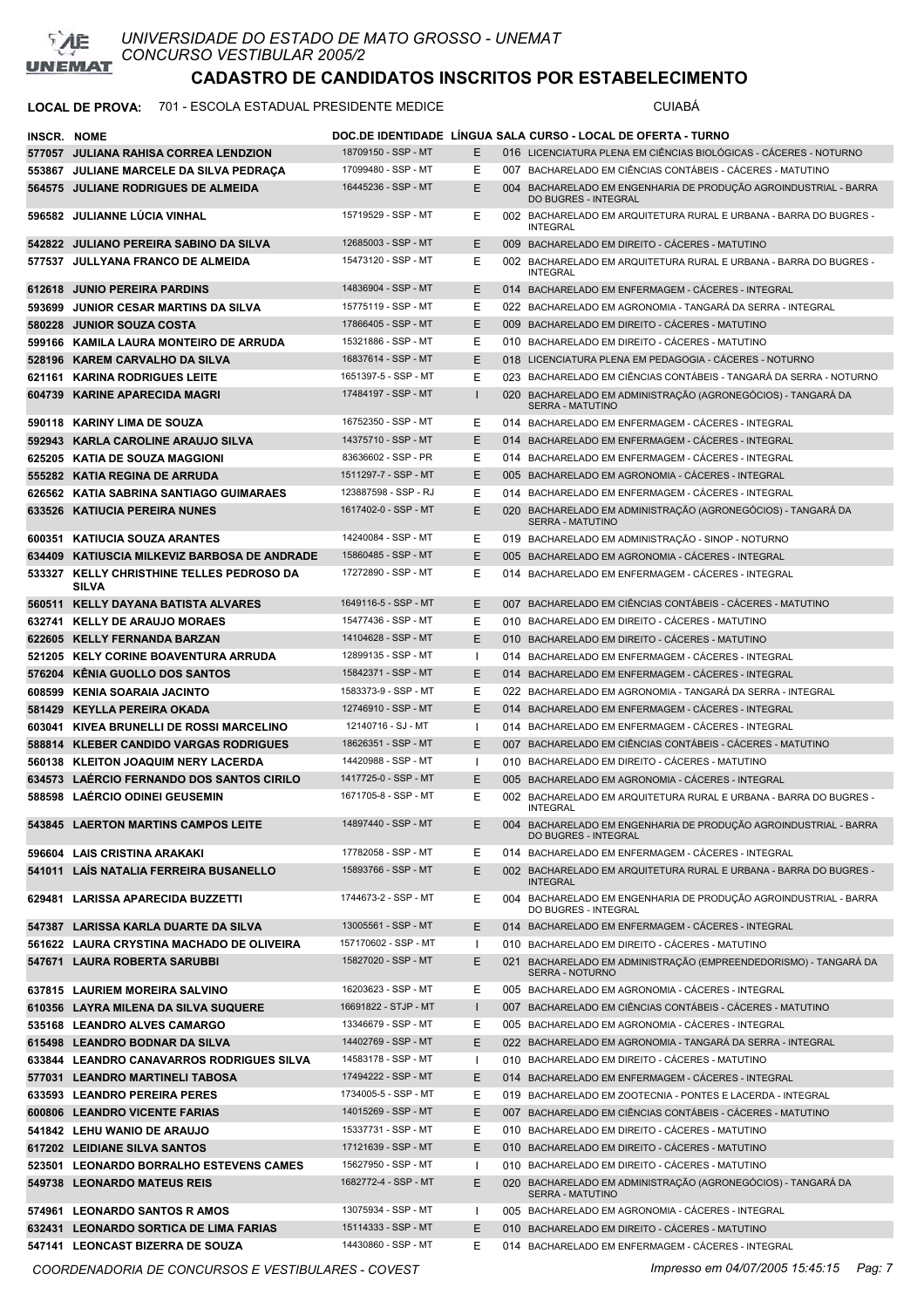

### LOCAL DE PROVA: 701 - ESCOLA ESTADUAL PRESIDENTE MEDICE **Australia ESCOLA ESTADUAL PRESIDENTE** MEDICE

| <b>INSCR. NOME</b> |                                          |                      |              | DOC.DE IDENTIDADE LINGUA SALA CURSO - LOCAL DE OFERTA - TURNO                                       |
|--------------------|------------------------------------------|----------------------|--------------|-----------------------------------------------------------------------------------------------------|
|                    | 102521 LIGIA DA CUNHA MOREIRA            | 14648016 - SSP - MT  | E.           | 005 BACHARELADO EM AGRONOMIA - CACERES - INTEGRAL                                                   |
|                    | 632821 LIGIA MARTINES MELLO              | 17252210 - SSP - MT  | Ι.           | 010 BACHARELADO EM DIREITO - CACERES - MATUTINO                                                     |
|                    | 515779 LILIA OLIVEIRA CORTEZ             | 05144280 - SSP - MT  | $\mathbf{I}$ | 020 BACHARELADO EM ECONOMIA - SINOP - MATUTINO                                                      |
|                    | 552071 LILIAN RENATA DE OLIVEIRA         | 762726 - SSP - MT    | E            | 014 BACHARELADO EM ENFERMAGEM - CACERES - INTEGRAL                                                  |
|                    | 559245 LIVIA BARBOSA COUTO ABALEN        | 16758170 - SSP - MT  | E.           | 010 BACHARELADO EM DIREITO - CÁCERES - MATUTINO                                                     |
|                    | 533548 LIVIA MARIA ALVES MAGALHAES       | 14637111 - SSP - MT  | ш            | 007 BACHARELADO EM CIÊNCIAS CONTÁBEIS - CACERES - MATUTINO                                          |
|                    | 534099 LOANA LONGO                       | 11127570 - SJ - MT   | E.           | 005 BACHARELADO EM AGRONOMIA - CACERES - INTEGRAL                                                   |
|                    | 100498 LOIL MARTINS GONÇALVES            | 16895800 - SSP - MT  | Е            | 002 BACHARELADO EM ARQUITETURA RURAL E URBANA - BARRA DO BUGRES -                                   |
|                    |                                          |                      |              | <b>INTEGRAL</b>                                                                                     |
|                    | 617989 LOILA APARECIDA DA SILVA          | 18142621 - SSP - MT  | E.           | 001 BACHARELADO EM ENGENHARIA FLORESTAL - ALTA FLORESTA - INTEGRAL                                  |
|                    | 574007 LORENA AMORIM DOS SANTOS          | 15397661 - SSP - MT  | $\mathbf{I}$ | 005 BACHARELADO EM AGRONOMIA - CACERES - INTEGRAL                                                   |
|                    | 540102 LORRAN REZENDE DE QUEIROZ         | 001376638 - SSP - MS |              | 003 BACHARELADO EM CIÊNCIA DA COMPUTAÇÃO - BARRA DO BUGRES -<br><b>NOTURNO</b>                      |
|                    | 557846 LUANA MENDES PEDROSA              | 12710927 - SSP - MG  | Е            | 001 BACHARELADO EM ENGENHARIA FLORESTAL - ALTA FLORESTA - INTEGRAL                                  |
|                    | 547905 LUCAS BOAVENTURA DA CRUZ          | 15314146 - SSP - MT  | E            | 006 BACHARELADO EM AGRONOMIA - CACERES - INTEGRAL                                                   |
|                    | 582298 LUCAS ROBERTO DE SOUZA            | 15641112 - SSP - MT  | Е            | 022 BACHARELADO EM AGRONOMIA - TANGARÁ DA SERRA - INTEGRAL                                          |
|                    | 541541 LUCIANA DORRIGUETTE DE OLIVEIRA   | 14930838 - SSP - MT  | E.           | 010 BACHARELADO EM DIREITO - CÁCERES - MATUTINO                                                     |
|                    | 566667 LUCIANA LEONARDO DE LUCENA        | 000889521 - SSP - RO | $\mathbf{I}$ | 014 BACHARELADO EM ENFERMAGEM - CÁCERES - INTEGRAL                                                  |
|                    | <b>554588 LUCIANA LOPES RODRIGUES</b>    | 17717388 - SJ - MT   | E.           | 014 BACHARELADO EM ENFERMAGEM - CACERES - INTEGRAL                                                  |
|                    | 623041 LUCIENE CANDIA                    | 14274582 - SSP - MT  | Е            | 018 LICENCIATURA PLENA EM LETRAS - CÁCERES - NOTURNO                                                |
|                    | 635618 LUCILIA RODRIGUES DE MORAIS       | 4606813 - DGPC - GO  | E.           | 014 BACHARELADO EM ENFERMAGEM - CACERES - INTEGRAL                                                  |
|                    | 557111 LUCIVANIA PEREIRA DE SANTANA      | 15104214 - SSP - MT  | E.           | 020 LICENCIATURA PLENA EM LETRAS - SINOP - NOTURNO                                                  |
|                    | 603236 LUDMILLA PANIAGO NOGUEIRA         | 1884351-4 - SSP - MT | E.           | 015 BACHARELADO EM ENFERMAGEM - CÁCERES - INTEGRAL                                                  |
|                    | 551091 LUIS GUSTAVO CASTRO ALVES         | 16128346 - SSP - MT  | Е            | 022 BACHARELADO EM AGRONOMIA - TANGARÁ DA SERRA - INTEGRAL                                          |
|                    | 549461 LUIZ ANTONIO GUIMARAES            | 1540429-3 - SSP - MT | E.           | 006 BACHARELADO EM AGRONOMIA - CÁCERES - INTEGRAL                                                   |
|                    | 588891 LUIZ FERNANDO DA SILVA            | 16200527 - SSP - MT  | E            | 006 BACHARELADO EM AGRONOMIA - CACERES - INTEGRAL                                                   |
|                    | 564321 LUIZ FERNANDO DE ALMEIDA          | 1471548-1 - SSP - MT | E.           | 010 BACHARELADO EM DIREITO - CÁCERES - MATUTINO                                                     |
|                    | 547484 LUIZ FERNANDO MENDONÇA CARNEIRO   | 934526 - SSP - RO    | E            | 006 BACHARELADO EM AGRONOMIA - CACERES - INTEGRAL                                                   |
|                    | 617113 LUIZ GUSTAVO DE MORAES            | 17749832 - SSP - MT  | $\mathbf{I}$ | 010 BACHARELADO EM DIREITO - CÁCERES - MATUTINO                                                     |
|                    | 563961 LUIZ HENRIQUE SILVA OLIVEIRA      | 15885399 - SSP - MT  | E            | 006 BACHARELADO EM AGRONOMIA - CÁCERES - INTEGRAL                                                   |
|                    | 548944 LUIZ PAULO ALVES                  | 453151164 - SSP - SP | E.           | 001 BACHARELADO EM ENGENHARIA FLORESTAL - ALTA FLORESTA - INTEGRAL                                  |
| 586871             | <b>MAERÇO GONÇALO DE MAGALHAES</b>       | 447323 - SSP - MT    | Е            | 010 BACHARELADO EM DIREITO - CACERES - MATUTINO                                                     |
| 553921             | <b>MAISA FERNANDA BORBA DE SOUZA</b>     | 15942821 - SSP - MT  | Ε            | 024 BACHARELADO E LICENCIATURA PLENA EM CIÊNCIAS BIOLÓGICAS - TANGARÁ<br><b>DA SERRA - INTEGRAL</b> |
|                    | 628867 MARCELA FERREIRA DA SILVA         | 14757400 - SSP - MT  | Е            | 015 BACHARELADO EM ENFERMAGEM - CÁCERES - INTEGRAL                                                  |
|                    | 543111 MARCELO ARRUDA ALVES              | 13407899 - MT - MT   |              | 004 BACHARELADO EM ENGENHARIA DE PRODUÇÃO AGROINDUSTRIAL - BARRA<br>DO BUGRES - INTEGRAL            |
|                    | 568708 MARCELO CORREIA DE MAGALHAES      | 18222188 - SSP - MT  | Е            | 019 BACHARELADO EM ZOOTECNIA - PONTES E LACERDA - INTEGRAL                                          |
|                    | 623857 MARCELO DE OLIVEIRA CONDE         | 18268668 - SSP - MT  | E            | 002 BACHARELADO EM ARQUITETURA RURAL E URBANA - BARRA DO BUGRES -<br><b>INTEGRAL</b>                |
|                    | 542661 MARCELO MACHADO DE SOUZA          | 000999 - CBM - MT    | E            | 010 BACHARELADO EM DIREITO - CÁCERES - MATUTINO                                                     |
|                    | 595721 MARCIA ADRIANA PESSOA RIBEIRO     | 16334337 - SSP - MT  | E.           | 015 BACHARELADO EM ENFERMAGEM - CACERES - INTEGRAL                                                  |
|                    | 520021 MARCIA CRISTINA DE MAGALHAES      | 14373483 - SSP - MT  | Ε            | 019 BACHARELADO EM ADMINISTRAÇÃO - SINOP - NOTURNO                                                  |
|                    | 542911 MARCIA LUCIANA DO CARMO           | 13882643 - SSP - MT  | Ε            | 021 BACHARELADO EM ADMINISTRAÇÃO (EMPREENDEDORISMO) - TANGARÁ DA<br><b>SERRA - NOTURNO</b>          |
|                    | 638391 MARCIA RODRIGUES DA SILVA         | 12991112 - SSP - MT  | $\mathbf{I}$ | 010 BACHARELADO EM DIREITO - CÁCERES - MATUTINO                                                     |
|                    | 560812 MARCIANO ALVES DOS SANTOS         | 11286423 - SSP - MT  | E.           | 017 LICENCIATURA PLENA EM HISTÓRIA - CÁCERES - NOTURNO                                              |
|                    | 101249 MARCIANO MOREIRA DA SILVA         | 15099997 - SSP - MT  | E.           | 019 BACHARELADO EM ZOOTECNIA - PONTES E LACERDA - INTEGRAL                                          |
|                    | 562076 MARCILENE ALVES DE SOUZA          | 14200520 - SSP - MT  | E.           | 016 LICENCIATURA PLENA EM CIÊNCIAS BIOLÓGICAS - CÁCERES - NOTURNO                                   |
|                    | 577171 MARCIO CASTANHA                   | 14534886 - SSP - MT  | Е            | 017 LICENCIATURA PLENA EM GEOGRAFIA - CÁCERES - NOTURNO                                             |
|                    | 560537 MARCIO DOS SANTOS AGUIAR          | 0845595-3 - SSP - MT | $\mathbf{I}$ | 010 BACHARELADO EM DIREITO - CÁCERES - MATUTINO                                                     |
|                    | 553557 MARCO ANTONIO GUIMARÃES           | 880.564 - PM - MT    | Е            | 010 BACHARELADO EM DIREITO - CÁCERES - MATUTINO                                                     |
|                    | 638722 MARCONDES GOMES DE ARRUDA         | 0944555 - SSP - MT   | E.           | 004 LICENCIATURA PLENA EM MATEMÁTICA - BARRA DO BUGRES - NOTURNO                                    |
|                    | 546411 MARCOS DANIEL FERREIRA CAVALCANTE | 12810932 - SSP - MT  | ı            | 003 BACHARELADO EM CIÊNCIA DA COMPUTAÇÃO - BARRA DO BUGRES -                                        |
|                    |                                          |                      |              | <b>NOTURNO</b>                                                                                      |
|                    | 577243 MARCOS METELO DE ALMEIDA          | 16838483 - SSP - MT  | E.           | 021 BACHARELADO EM ADMINISTRAÇÃO (EMPREENDEDORISMO) - TANGARÁ DA<br>SERRA - NOTURNO                 |
|                    | 541524 MARCOS TAVARES DA SILVA           | 52256828 - SSP - PR  | E.           | 015 BACHARELADO EM ENFERMAGEM - CÁCERES - INTEGRAL                                                  |
|                    | 588695 MARCUS VINICIUS MARTINS PEREIRA   | 14029375 - SSP - MT  | I.           | 022 BACHARELADO EM AGRONOMIA - TANGARÁ DA SERRA - INTEGRAL                                          |
|                    | 588687 MARDEN ARAUJO OLIVEIRA            | 4975639 - DGPC - GO  | Е            | 006 BACHARELADO EM AGRONOMIA - CÁCERES - INTEGRAL                                                   |
|                    | 562361 MARGARIDA ESCOLASTICA LISBOA      | 12400220 - SSP - MT  | $\mathbf{I}$ | 015 BACHARELADO EM ENFERMAGEM - CÁCERES - INTEGRAL                                                  |
|                    | 557651 MARIA APARECIDA DE SOUZA          | 11076046 - SSP - MT  | Е            | 024 BACHARELADO E LICENCIATURA PLENA EM CIÊNCIAS BIOLÓGICAS - TANGARÁ<br>DA SERRA - INTEGRAL        |
|                    | 589969 MARIA AUREA ALMEIDA CARDOSO       | 744263 - SSP - MT    | Ε            | 015 BACHARELADO EM ENFERMAGEM - CACERES - INTEGRAL                                                  |
|                    | 558591 MARIA CAROLINE MATHEUS            | 15276490 - SSP - MT  | Е            | 010 BACHARELADO EM DIREITO - CÁCERES - MATUTINO                                                     |
|                    | 554162 MARIA HELENA AMORIM               | 12965820 - SSP - MT  | E.           | 015 BACHARELADO EM ENFERMAGEM - CÁCERES - INTEGRAL                                                  |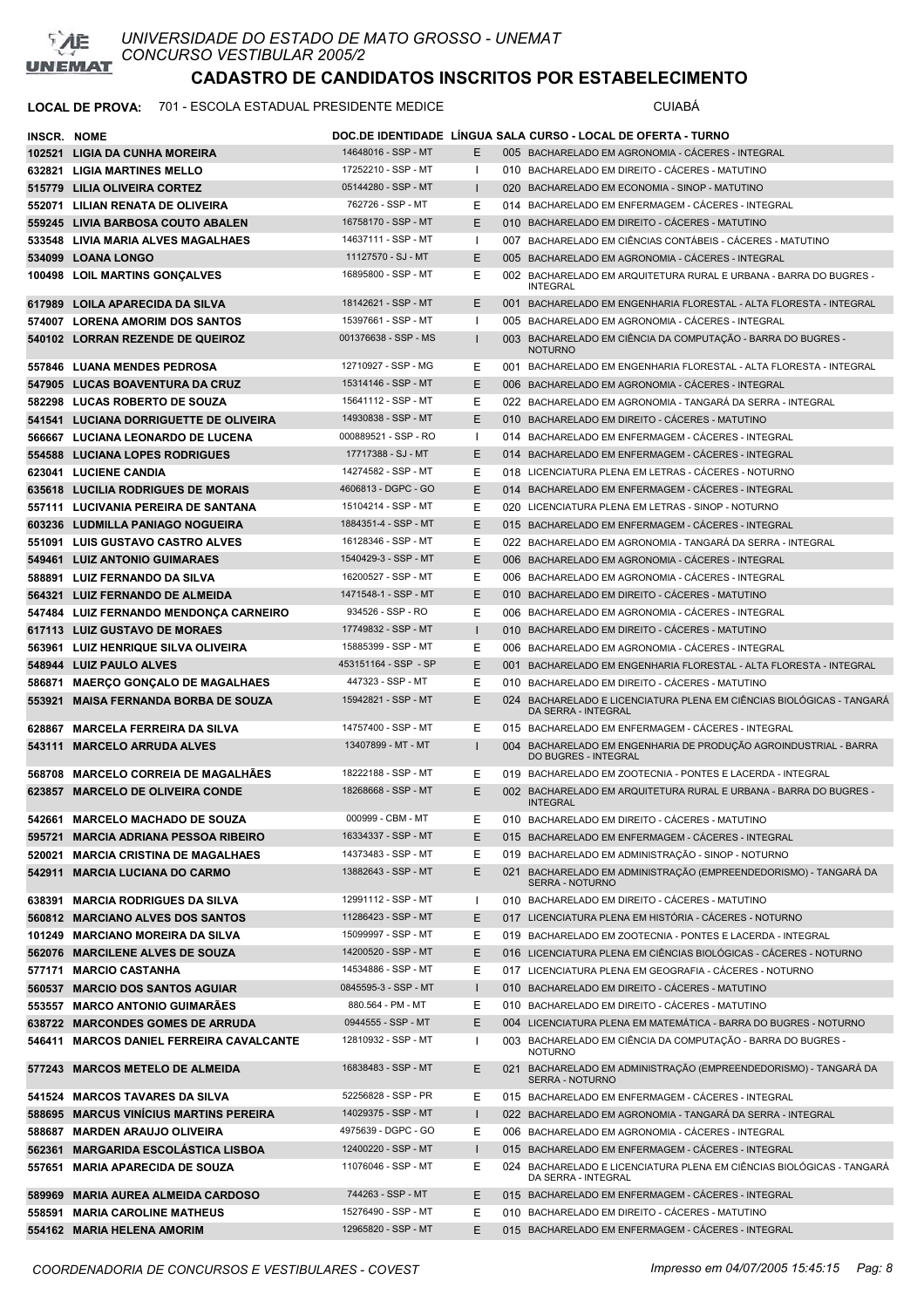

#### LOCAL DE PROVA: 701 - ESCOLA ESTADUAL PRESIDENTE MEDICE **Antiquate State COMBED** CUIABÁ

| INSCR. NOME |                                                                     |                                             |              | DOC.DE IDENTIDADE LINGUA SALA CURSO - LOCAL DE OFERTA - TURNO                                                   |
|-------------|---------------------------------------------------------------------|---------------------------------------------|--------------|-----------------------------------------------------------------------------------------------------------------|
|             | 616435 MARIA ROSANGELA DE CARVALHO                                  | 16657462 - SSP - MT                         | Е            | 018 LICENCIATURA PLENA EM CIÊNCIAS BIOLÓGICAS - NOVA XAVANTINA -                                                |
|             |                                                                     |                                             |              | <b>NOTURNO</b>                                                                                                  |
|             | 634433 MARIA VEVIANA SILVA CALDAS                                   | 14653583 - SSP - MT                         | Ε            | 010 BACHARELADO EM DIREITO - CÁCERES - MATUTINO                                                                 |
|             | 625434 MARIANA DE PAULA ESTRELA                                     | 16001710 - SSP - MT                         | H            | 015 BACHARELADO EM ENFERMAGEM - CÁCERES - INTEGRAL                                                              |
|             | 593478 MARIANA THAIS SILVA BRITO                                    | 16877985 - SSP - MT                         | п            | 010 BACHARELADO EM DIREITO - CÁCERES - MATUTINO                                                                 |
|             | 613002 MARIELL E FRANÇA MAGALHÃES                                   | 016658787 - SSP - MT<br>16415639 - SSP - MT | Ε            | 016 LICENCIATURA PLENA EM CIÊNCIAS BIOLÓGICAS - CÁCERES - NOTURNO                                               |
| 543241      | MARIELLE PAULA VOLTARELLI<br>520519 MARILDA KELITA PIRES DE MIRANDA | 3.017.230-6 - SSP - SE                      | E<br>Ε       | 010 BACHARELADO EM DIREITO - CÁCERES - MATUTINO<br>020 BACHARELADO EM ADMINISTRAÇÃO (AGRONEGÓCIOS) - TANGARÁ DA |
|             |                                                                     |                                             |              | SERRA - MATUTINO                                                                                                |
|             | 587257 MARILIA LIS OLIVEIRA GUEDES                                  | 000940838 - SSDC - RO                       | ı            | 015 BACHARELADO EM ENFERMAGEM - CÁCERES - INTEGRAL                                                              |
|             | 576395 MARINA MARTINS DAS NEVES DE OLIVEIRA                         | 13289551 - SSP - MT                         | $\mathbf{I}$ | 018 LICENCIATURA PLENA EM COMPUTAÇÃO - COLÍDER - NOTURNO                                                        |
|             | 635111 MARINA SILVA SANTOS                                          | 11407263 - SJ - MT                          | Ε            | 015 BACHARELADO EM ENFERMAGEM - CÁCERES - INTEGRAL                                                              |
|             | 551198 MARIO RAMOS ALVES DA SILVA                                   | 12813559 - SSP - MT                         | Ε            | 006 BACHARELADO EM AGRONOMIA - CÁCERES - INTEGRAL                                                               |
|             | 529851 MARIZETE CEBALHO DOS SANTOS                                  | 14198991 - SSP - MT                         | Ε            | 007 BACHARELADO EM CIÊNCIAS CONTÁBEIS - CÁCERES - MATUTINO                                                      |
|             | 524301 MARIZETE MENDONCA DA SILVA                                   | 09540555 - SSP - MT                         | Ε            | 002 LICENCIATURA PLENA EM LETRAS - ALTO ARAGUAIA - NOTURNO                                                      |
|             | 632465 MARYELLE DE SOUZA CAMPOS                                     | 14633795 - SSP - MT                         | Ε            | 010 BACHARELADO EM DIREITO - CÁCERES - MATUTINO                                                                 |
|             | 632597 MASSAO FRANCISCO ZULIAN HAYASHIDA                            | 12738673 - SSP - MT                         | Ε            | 010 BACHARELADO EM DIREITO - CÁCERES - MATUTINO                                                                 |
|             | 546712 MAURA REGINA DEVAUX LEITE                                    | 10604022 - SJ - MT                          | Ε            | 015 BACHARELADO EM ENFERMAGEM - CÁCERES - INTEGRAL                                                              |
|             | 518417 MAURICIA DE PAIVA MOREIRA                                    | 13200410 - SSP - MT                         | Ε            | 018 LICENCIATURA PLENA EM CIÊNCIAS BIOLÓGICAS - NOVA XAVANTINA -<br><b>NOTURNO</b>                              |
|             | 520322 MAVIAELY LYARA DHEIN MORAES                                  | 17688132 - SSP - MT                         | Ε            | 022 BACHARELADO EM AGRONOMIA - TANGARÁ DA SERRA - INTEGRAL                                                      |
|             | 535575 MAYARA ARMELIATO                                             | 15279111 - SSP - MT                         | $\mathbf{I}$ | 015 BACHARELADO EM ENFERMAGEM - CACERES - INTEGRAL                                                              |
|             | 100552 MAYARA PETRENKO NOGUEIRA DE PINHO                            | 18660142 - SSP - MT                         | Ε            | 015 BACHARELADO EM ENFERMAGEM - CÁCERES - INTEGRAL                                                              |
|             | 635601 MAYCO FABRICIO BORGES SILVA                                  | 08691266 - SSP - MT                         | Ε            | 002 BACHARELADO EM ARQUITETURA RURAL E URBANA - BARRA DO BUGRES -<br><b>INTEGRAL</b>                            |
|             | 599875 MAYCON SILVA ARRUDA                                          | 14387069 - SSP - MT                         | Ε            | 020 BACHARELADO EM CIÊNCIAS CONTÁBEIS - SINOP - MATUTINO                                                        |
|             | 601764 MAYLLA FERREIRA COIMBRA                                      | 16267389 - SSP - MT                         | Ε            | 018 LICENCIATURA PLENA EM CIÊNCIAS BIOLÓGICAS - NOVA XAVANTINA -<br><b>NOTURNO</b>                              |
|             | 623466 MAYLSON MARINHO DA SILVA CORREA                              | 13839950 - SSP - MT                         | Ε            | 010 BACHARELADO EM DIREITO - CÁCERES - MATUTINO                                                                 |
|             | 561851 MELINA PAULA FARIA CAMARGO                                   | 329283674 - SSP - SP                        | E            | 015 BACHARELADO EM ENFERMAGEM - CACERES - INTEGRAL                                                              |
|             | 555691 MICHAEL KAZUO FURUTA                                         | 14142490 - SSP - MT                         | Ε            | 010 BACHARELADO EM DIREITO - CÁCERES - MATUTINO                                                                 |
| 627879      | <b>MICHELLE CAROLINE GOMES DE SOUZA</b>                             | 1634021 6 - SSP - MT                        | Ε            | 022 BACHARELADO EM AGRONOMIA - TANGARÁ DA SERRA - INTEGRAL                                                      |
| 626503      | <b>MICHELLE PATRICIA DE LIMA SAMPAIO</b>                            | 17188105 - SSP - MT                         | Ε            | 004 BACHARELADO EM ENGENHARIA DE PRODUÇÃO AGROINDUSTRIAL - BARRA<br>DO BUGRES - INTEGRAL                        |
|             | 583014 MICHELLE SILVA LAGO                                          | 16507452 - SSP - MT                         | Ε            | 004 BACHARELADO EM ENGENHARIA DE PRODUÇÃO AGROINDUSTRIAL - BARRA<br>DO BUGRES - INTEGRAL                        |
|             | 617857 MICHELLE TEIXEIRA MENDONÇA                                   | 1516843 3 - SSP - MT                        | Ε            | 015 BACHARELADO EM ENFERMAGEM - CÁCERES - INTEGRAL                                                              |
|             | 577812 MICHELLY DA SILVA MARTINS                                    | 15097820 - SSP - MT                         | -1           | 020 BACHARELADO EM ADMINISTRAÇÃO (AGRONEGÓCIOS) - TANGARÁ DA<br>SERRA - MATUTINO                                |
|             | 543454 MILENA ALVES DOS SANTOS                                      | 12785741 - SSP - MT                         | Ε            | 015 BACHARELADO EM ENFERMAGEM - CÁCERES - INTEGRAL                                                              |
|             | 543161 MILTON VEZZARO                                               | 18732216 - SSP - MT                         | $\mathbf{I}$ | 003 BACHARELADO EM CIÊNCIA DA COMPUTAÇÃO - BARRA DO BUGRES -<br><b>NOTURNO</b>                                  |
|             | 102709 MIRELLI FORGIARINI LELES                                     | 19396953 - SSP - MT                         | Ε            | 022 BACHARELADO EM AGRONOMIA - TANGARÁ DA SERRA - INTEGRAL                                                      |
|             | 623717 MIRTES GRANELLA                                              | 612091 - SSP - MT                           | Е            | 010 BACHARELADO EM DIREITO - CÁCERES - MATUTINO                                                                 |
|             | 556785 MOACIR BATISTA MACEDO JUNIOR                                 | 16083547 - SSP - MT                         | Ε            | 002 BACHARELADO EM ARQUITETURA RURAL E URBANA - BARRA DO BUGRES -<br><b>INTEGRAL</b>                            |
|             | 547701 MOARA MARINHO COSTA                                          | 17319528 - SSP - MT                         | Е            | 015 BACHARELADO EM ENFERMAGEM - CÁCERES - INTEGRAL                                                              |
|             | 578002 MONICA CRISTINA SANTOS DA SILVA                              | 15468496 - SSP - MT                         | Ε            | 024 LICENCIATURA PLENA EM CIÊNCIAS BIOLÓGICAS - SINOP - MATUTINO                                                |
|             | 100188 MONICA SOUZA SANTOS                                          | 15913406 - SSP - MT                         | $\mathbf{I}$ | 011 BACHARELADO EM DIREITO - CÁCERES - MATUTINO                                                                 |
|             | 581275 MONYQUE DE SOUZA REIS                                        | 17685362 - SSP - MT                         | Ε            | 002 BACHARELADO EM ARQUITETURA RURAL E URBANA - BARRA DO BUGRES -<br><b>INTEGRAL</b>                            |
|             | 587575 MYCHELLY SILVÉRIO DOURADO                                    | 18028993 - SSP - MT                         | Ε            | 015 BACHARELADO EM ENFERMAGEM - CÁCERES - INTEGRAL                                                              |
|             | 624004 NAGILLA TATIANE PEREIRA BEZERRA                              | 15053334 - SSP - MT                         | Ε            | 024 LICENCIATURA PLENA EM CIÊNCIAS BIOLÓGICAS - SINOP - MATUTINO                                                |
|             | 596167 NAHIANE MOURA RIBEIRO                                        | 15169928 - SSP - MT                         | Ε            | 001 BACHARELADO EM ENGENHARIA FLORESTAL - ALTA FLORESTA - INTEGRAL                                              |
|             | 613631 NAIANE LELES CALISTRO                                        | 14242931 - SSP - MT                         | E            | 004 BACHARELADO EM ENGENHARIA DE PRODUÇÃO AGROINDUSTRIAL - BARRA<br>DO BUGRES - INTEGRAL                        |
|             | 618713 NARCI DOS SANTOS SOUZA                                       | 10699007 - SJ - MT                          | Ε            | 017 LICENCIATURA PLENA EM GEOGRAFIA - CÁCERES - NOTURNO                                                         |
|             | 607304 NATALIA PEREIRA DE OLIVEIRA                                  | 1653675-4 - SSP - MT                        | E            | 011 BACHARELADO EM DIREITO - CÁCERES - MATUTINO                                                                 |
|             | 635804 NAYANE LAURA SILVA SANTOS                                    | 15510557 - SSP - MT                         | $\mathbf{I}$ | 003 BACHARELADO EM CIÊNCIA DA COMPUTAÇÃO - BARRA DO BUGRES -<br><b>NOTURNO</b>                                  |
|             | 541801 NAYARA BUENO DE ARAUJO                                       | 15337413 - SSP - MT                         | Ε            | 015 BACHARELADO EM ENFERMAGEM - CÁCERES - INTEGRAL                                                              |
|             | 581844 NAYARA SEPULVEDA FARIA SANTOS                                | 16141784 - SSP - MT                         | $\mathbf{I}$ | 015 BACHARELADO EM ENFERMAGEM - CÁCERES - INTEGRAL                                                              |
|             | 636738 NELSON MEDEIROS DA CONCEIÇÃO JUNIOR                          | 1615321-9 - SSP - MT                        | -1           | 006 BACHARELADO EM AGRONOMIA - CÁCERES - INTEGRAL                                                               |
|             | 565318 NESTOR SILVA LARA JUNIOR                                     | 16490258 - SSP - MT                         | Ε            | 011 BACHARELADO EM DIREITO - CÁCERES - MATUTINO                                                                 |
|             | 562033 NEWMAR FIGUEIREDO ALVES                                      | 13368125 - SSP - MT                         | $\mathsf{I}$ | 017 LICENCIATURA PLENA EM COMPUTAÇÃO - CÁCERES - MATUTINO                                                       |
|             | 618871 NILVA DOS SANTOS SOUZA                                       | 13345621 - SSP - MT                         | Е            | 017 LICENCIATURA PLENA EM HISTÓRIA - CÁCERES - NOTURNO                                                          |
|             | 002674 NIVALDO MENDES DE ARRUDA                                     | 13555235 - SSP - MT<br>708234 - SSP - MT    | Ε            | 019 BACHARELADO EM ADMINISTRAÇÃO - SINOP - NOTURNO                                                              |
|             | 621323 NOE FERNANDES LEITE                                          |                                             | -1           | 017 LICENCIATURA PLENA EM COMPUTAÇÃO - CÁCERES - MATUTINO                                                       |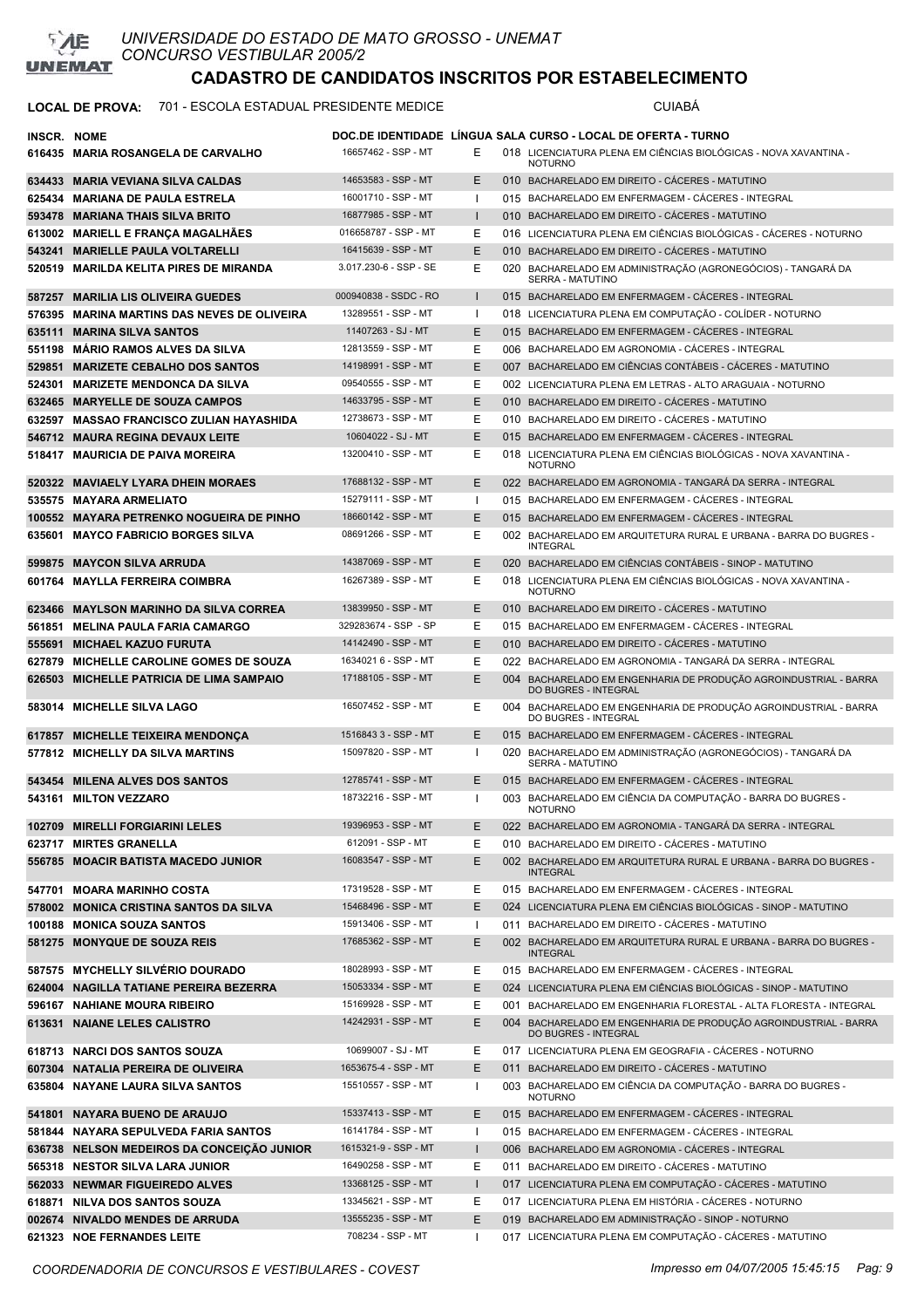

### LOCAL DE PROVA: 701 - ESCOLA ESTADUAL PRESIDENTE MEDICE **Antiquate State COMBENTE**

| <b>INSCR. NOME</b> |                                           |                       |              | DOC.DE IDENTIDADE LINGUA SALA CURSO - LOCAL DE OFERTA - TURNO                                |
|--------------------|-------------------------------------------|-----------------------|--------------|----------------------------------------------------------------------------------------------|
|                    | 550681 NOELE AMORIM VILELA                | 15993752 - SSP - MT   |              | 011 BACHARELADO EM DIREITO - CÁCERES - MATUTINO                                              |
|                    | 602949 NOELMA MARRYE SALES DE SALES       | 10723293 - SSP - MT   | Ε            | 006 BACHARELADO EM AGRONOMIA - CACERES - INTEGRAL                                            |
|                    | 575062 NOHANA MORAES DE OLIVEIRA          | 19548621 - SSP - MT   | E            | 015 BACHARELADO EM ENFERMAGEM - CÁCERES - INTEGRAL                                           |
|                    | 561304 NUPERCINO PEREIRA DA CONCEIÇÃO     | 1803519 - SSP - DF    | Е            | 011 BACHARELADO EM DIREITO - CÁCERES - MATUTINO                                              |
|                    | 614785 NURBIANA SOUZA SILVA               | 16243749 - SSP - MT   |              | 003 BACHARELADO EM CIÊNCIA DA COMPUTAÇÃO - BARRA DO BUGRES -                                 |
|                    |                                           |                       |              | <b>NOTURNO</b>                                                                               |
|                    | 537489 NYARA LUZIA CORRÊA DA SILVA        | 16284160 - SSP - MT   | Е            | 016 LICENCIATURA PLENA EM CIÊNCIAS BIOLÓGICAS - CÁCERES - NOTURNO                            |
|                    | 570923 OHANA FRANÇA                       | 1719038-0 - SSP - MT  | E            | 024 BACHARELADO E LICENCIATURA PLENA EM CIÊNCIAS BIOLÓGICAS - TANGARA<br>DA SERRA - INTEGRAL |
|                    | 003239 OMAR PEREIRA DE ALMEIDA JUNIOR     | 14052083 - SSP - MT   | Е            | 021 BACHARELADO EM ADMINISTRAÇÃO (EMPREENDEDORISMO) - TANGARÁ DA<br>SERRA - NOTURNO          |
|                    | 102911 OSVALDO XAVIER DA SILVA NETO       | 18548512 - SSP - MT   | E            | 022 BACHARELADO EM AGRONOMIA - TANGARÀ DA SERRA - INTEGRAL                                   |
|                    | 558915 PABLO DE OLIVEIRA VIEIRA           | 17132860 - SSP - MT   | Е            | 015 BACHARELADO EM ENFERMAGEM - CÁCERES - INTEGRAL                                           |
|                    |                                           | 15495892 - SSP - MT   |              |                                                                                              |
|                    | 623601 PABLO MURILLO COELHO LEAL          |                       | E            | 011 BACHARELADO EM DIREITO - CÁCERES - MATUTINO                                              |
|                    | 554642 PAMELA CRISTINA RONCON             | 407662133 - SSP - SP  | -1           | 011 BACHARELADO EM DIREITO - CÁCERES - MATUTINO                                              |
|                    | 549037 PAMELLA CAPPELARI RULIM            | 39483 - CTPS - MT     | $\mathbf{I}$ | 011 BACHARELADO EM DIREITO - CÁCERES - MATUTINO                                              |
|                    | 611646 PAOLA SOUZA SANTOS                 | 14594609 - SSP - MT   | Е            | 015 BACHARELADO EM ENFERMAGEM - CACERES - INTEGRAL                                           |
|                    | 547581 PATRICIA CAMARGO SOARES DA SILVA   | 17231280 - SSP - MT   | E            | 006 BACHARELADO EM AGRONOMIA - CACERES - INTEGRAL                                            |
|                    | 608246 PATRICIA DA SILVA SOUZA            | 15836010 - SSP - MT   | ı            | 020 BACHARELADO EM ECONOMIA - SINOP - MATUTINO                                               |
|                    | 630233 PATRICIA PEDROSA FRANCO            | 17382793 - SSP - MT   | $\mathbf{I}$ | 017 LICENCIATURA PLENA EM COMPUTAÇÃO - CÁCERES - MATUTINO                                    |
|                    | 557463 PAULA CRISTINA CARDOSO GUSMÃO      | 14340879 - SSP - MT   | Е            | 015 BACHARELADO EM ENFERMAGEM - CÁCERES - INTEGRAL                                           |
|                    | 521795 PAULA CRISTINA FIRMINO             | 17328306 - SSP - MT   |              | 003 BACHARELADO EM CIÊNCIA DA COMPUTAÇÃO - BARRA DO BUGRES -<br><b>NOTURNO</b>               |
|                    | 543802 PAULA FERNANDA FARIA DIAS          | 16582632 - SSP - MT   | Е            | 017 LICENCIATURA PLENA EM HISTÓRIA - CÁCERES - NOTURNO                                       |
|                    | 635669 PAULA GELIANE DA SILVA             | 4585796 - DGPC - GO   | E            | 015 BACHARELADO EM ENFERMAGEM - CACERES - INTEGRAL                                           |
|                    | 533955 PAULO HENRIQUE LOPES CARVALHO      | 1161507-9 - SSP - MT  | Е            | 011 BACHARELADO EM DIREITO - CÁCERES - MATUTINO                                              |
|                    | 602787 PAULO HENRIQUE SOUZA DE SIQUEIRA   | 15631419 - SSP - MT   | $\mathbf{I}$ | 003 BACHARELADO EM CIÊNCIA DA COMPUTAÇÃO - BARRA DO BUGRES -                                 |
|                    |                                           |                       |              | <b>NOTURNO</b>                                                                               |
|                    | 623407 PAULO MARCEL BOBBI ANTONIASSI      | 16014103 - SSP - MT   | Е            | 019 BACHARELADO EM ZOOTECNIA - PONTES E LACERDA - INTEGRAL                                   |
|                    | 632392 PEDRO AUGUSTO IGNACIO SILVA        | 17094933 - SSP - MT   | E            | 011 BACHARELADO EM DIREITO - CÁCERES - MATUTINO                                              |
|                    | 628115 PEDRO ISRAEL DE ABREU LIMA         | 324151834 - SSP - SP  | Е            | 023 BACHARELADO EM AGRONOMIA - TANGARÁ DA SERRA - INTEGRAL                                   |
|                    | 533297 PEDRO IVAN TEIXEIRA SANTOS         | 819772 - SSP - RO     | I.           | 003 BACHARELADO EM CIÊNCIA DA COMPUTAÇÃO - BARRA DO BUGRES -<br><b>NOTURNO</b>               |
|                    | 544451 PEDRO MARQUES FERREIRA             | 14079763 - SSP - MT   | J.           | 021 BACHARELADO EM ADMINISTRAÇÃO (EMPREENDEDORISMO) - TANGARÁ DA<br>SERRA - NOTURNO          |
|                    | 631809 PERICKES NUNES PEREIRA             | 12062359 - SJ - MT    | E            | 020 BACHARELADO EM ADMINISTRAÇÃO (AGRONEGÓCIOS) - TANGARÁ DA<br>SERRA - MATUTINO             |
|                    | 581331 PITTER JOHNSON DA SILVA CAMPOS     | 15265200 - SSP - MT   | Е            | 011 BACHARELADO EM DIREITO - CACERES - MATUTINO                                              |
|                    | 602231 POLIANA FERNANDES DE ALMEIDA       | 13074180 - SSP - MT   | E.           | 023 BACHARELADO EM CIÊNCIAS CONTÁBEIS - TANGARÁ DA SERRA - NOTURNO                           |
|                    | 588784 POLIANA SILVEIRA CARVALHO          | 11593385 - SJ - MT    | J.           | 011 BACHARELADO EM DIREITO - CÁCERES - MATUTINO                                              |
|                    | 572853 POLYMARA DE ALMEIDA RODRIGUES      | 1377802-1 - SSP - MT  | E            | 015 BACHARELADO EM ENFERMAGEM - CÁCERES - INTEGRAL                                           |
| 568058             | <b>PRICILA REIS JOKURA</b>                | 5122263 - SSP - GO    |              | 015 BACHARELADO EM ENFERMAGEM - CÁCERES - INTEGRAL                                           |
|                    | 624489 PRISCILA QUEIROZ LEMOS DE OLIVEIRA | 13571416 - SSP - MG   | E.           | 024 BACHARELADO E LICENCIATURA PLENA EM CIÊNCIAS BIOLÓGICAS - TANGARÁ<br>DA SERRA - INTEGRAL |
|                    | 622338 PRYSCILLA COSTA MENACHO            | 1652201-0 - SSP - MT  | E.           | 006 BACHARELADO EM AGRONOMIA - CÁCERES - INTEGRAL                                            |
|                    | 529044 QUELITA ALVES DA SILVA             | 16519663 - SSP - MT   | E            | 002 BACHARELADO EM ARQUITETURA RURAL E URBANA - BARRA DO BUGRES -<br><b>INTEGRAL</b>         |
|                    | 574066 RAFAEL CASSIANO MONGE DIAS         | 13866346 - SSP - MT   | E.           | 020 LICENCIATURA PLENA EM MATEMÁTICA - SINOP - NOTURNO                                       |
|                    | 637432 RAFAEL JULIAN GOMES DA SILVA       | 18708080 - SSP - MT   | E.           | 023 BACHARELADO EM AGRONOMIA - TANGARÁ DA SERRA - INTEGRAL                                   |
|                    | 632635 RAFAEL MALHADO CARVALHO            | 1403053-5 - SSP - MT  | Е            | 003 BACHARELADO EM ARQUITETURA RURAL E URBANA - BARRA DO BUGRES -                            |
|                    |                                           |                       |              | <b>INTEGRAL</b>                                                                              |
|                    | 632694 RAFAEL RIBEIRO MARCONDES           | 14974347 - SSP - MT   | E            | 011 BACHARELADO EM DIREITO - CÁCERES - MATUTINO                                              |
|                    | 617555 RAFAELA MARIA DE ARAUJO            | 14767597 - SSP - MT   | ı.           | 006 BACHARELADO EM AGRONOMIA - CÁCERES - INTEGRAL                                            |
|                    | 570966 RAFAELLA ADRIANA DA SILVA          | 16330439 - SSP - MT   | E.           | 021 BACHARELADO EM ADMINISTRAÇÃO (EMPREENDEDORISMO) - TANGARÁ DA<br><b>SERRA - NOTURNO</b>   |
|                    | 533572 RAPHAEL CAMPOS QUINTEIRO           | 15654176 - SSP - MT   | E.           | 015 BACHARELADO EM ENFERMAGEM - CÁCERES - INTEGRAL                                           |
|                    | 006777 RAQUEL RONDON NASCIMENTO           | 11425270 - SSP - MT   | E            | 011 BACHARELADO EM DIREITO - CÁCERES - MATUTINO                                              |
|                    | 562149 REBECA MARCOS                      | 08786020 - SSP - MT   | Е            | 016 LICENCIATURA PLENA EM CIÊNCIAS BIOLÓGICAS - CÁCERES - NOTURNO                            |
|                    | 619345 REGINALDO DE MORAES TEIXEIRA       | 1062103-2 - SJ - MT   | Е            | 017 LICENCIATURA PLENA EM GEOGRAFIA - CÁCERES - NOTURNO                                      |
|                    | 588202 REGIS PEDRO GIACOBBO               | 10944796 - SSP - MT   | Е            | 023 BACHARELADO EM CIÊNCIAS CONTÁBEIS - TANGARÁ DA SERRA - NOTURNO                           |
|                    | 567914 RENAN SILVA REMIGIO VIEIRA         | 13697978 - SSP - MT   | Е            | 023 BACHARELADO EM AGRONOMIA - TANGARÀ DA SERRA - INTEGRAL                                   |
|                    | 632881 RENANDO ROGER PINHEIRO DA SILVA    | 19503482 - SSO - MT   | Е            | 011 BACHARELADO EM DIREITO - CÁCERES - MATUTINO                                              |
|                    | 579882 RENATO PEREIRA MONTEIRO            | 15298922 - SSP - MT   | E            | 019 BACHARELADO EM ZOOTECNIA - PONTES E LACERDA - INTEGRAL                                   |
|                    | 570729 RENNAN REIS COSTA                  | 1372026959 - SSP - BA | Ε            | 004 BACHARELADO EM ENGENHARIA DE PRODUÇÃO AGROINDUSTRIAL - BARRA<br>DO BUGRES - INTEGRAL     |
|                    | 632228 REODINO SVERSUT NETO               | 96750730 - SSP - MT   | E.           | 011 BACHARELADO EM DIREITO - CÁCERES - MATUTINO                                              |
|                    | 550604 RICARDO DOS SANTOS GONÇALVES       | 38799492 - SSP - GO   | Е            | 003 BACHARELADO EM ARQUITETURA RURAL E URBANA - BARRA DO BUGRES -                            |
|                    |                                           |                       |              | <b>INTEGRAL</b>                                                                              |
|                    | 614068 RICARDO NEVES NOGUEIRA             | 1687313-0 - SSP - MT  | E.           | 006 BACHARELADO EM AGRONOMIA - CÁCERES - INTEGRAL                                            |

*COORDENADORIA DE CONCURSOS E VESTIBULARES - COVEST Impresso em 04/07/2005 15:45:16 Pag: 10*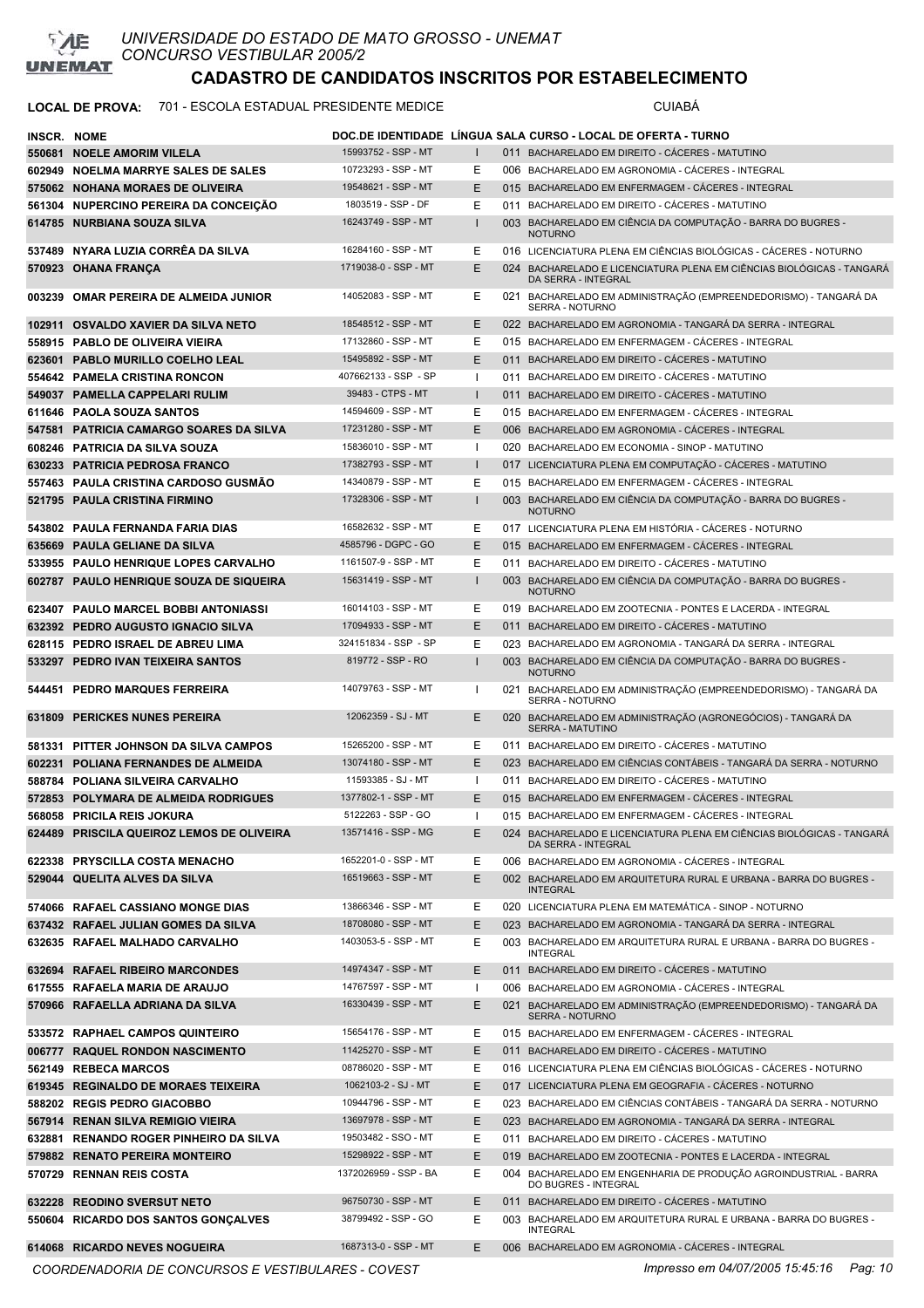

#### LOCAL DE PROVA: 701 - ESCOLA ESTADUAL PRESIDENTE MEDICE **A COLOCAL DE PROVA:** CUIABÁ

| INSCR. NOME |                                                        |                       |                   | DOC.DE IDENTIDADE LINGUA SALA CURSO - LOCAL DE OFERTA - TURNO                            |
|-------------|--------------------------------------------------------|-----------------------|-------------------|------------------------------------------------------------------------------------------|
|             | 613967 RICARDO SCARRANARO DE CANDIO                    | 14796783 - SSP - MT   | Е                 | 019 BACHARELADO EM ZOOTECNIA - PONTES E LACERDA - INTEGRAL                               |
|             | 561657 RICIELE FORTES                                  | 17765021 - SSP - MT   | Ε                 | 015 BACHARELADO EM ENFERMAGEM - CACERES - INTEGRAL                                       |
|             | 511854 RINALDO GOMES DA SILVA                          | 07771576 - SSP - MT   | Ε                 | 011 BACHARELADO EM DIREITO - CÁCERES - MATUTINO                                          |
|             | 601128 RIVA SROCZYNSKI OLIVEIRA                        | 15289770 - SSP - MT   | $\mathbf{I}$      | 011 BACHARELADO EM DIREITO - CACERES - MATUTINO                                          |
|             | 593249 RIVALDO ROCHA ARAUJO                            | 18430201 - SSP - MT   | Ε                 | 023 BACHARELADO EM AGRONOMIA - TANGARÁ DA SERRA - INTEGRAL                               |
|             | 579661 ROBERTA CRISTINA MARCEL DE OLIVEIRA             | 15527956 - SSP - MT   | $\mathsf{I}$      | 023 BACHARELADO EM AGRONOMIA - TANGARA DA SERRA - INTEGRAL                               |
|             | 631523 ROBERTA LEANDRA CAETANO                         | 15330605 - SSP - MT   | $\mathbf{I}$      | 016 BACHARELADO EM ENFERMAGEM - CÁCERES - INTEGRAL                                       |
|             | 547204 ROBERVAL ALVES MACHADO                          | 000272916 - SSP - MS  | E                 | 017 LICENCIATURA PLENA EM GEOGRAFIA - CÁCERES - NOTURNO                                  |
|             | 617849 ROBSON GUERI BRITO                              | 11459656 - SSJ - MT   | Ε                 | 016 BACHARELADO EM ENFERMAGEM - CÁCERES - INTEGRAL                                       |
|             | 555381 ROBSON SILVA DE SOUZA                           | 14514613 - SSP - MT   |                   | 003 BACHARELADO EM CIÊNCIA DA COMPUTAÇÃO - BARRA DO BUGRES -                             |
|             |                                                        | 12388610 - SSP - MT   |                   | <b>NOTURNO</b><br>011 BACHARELADO EM DIREITO - CÁCERES - MATUTINO                        |
|             | 632503 ROBSON TADASHI SARUWATARI                       | 16207289 - SSP - MT   | Ε                 |                                                                                          |
|             | 548839 RODOLFO AUGUSTO EREGIPE FIGUEIREDO              | 17008913 - SSP - MT   | $\mathsf{I}$<br>Ε | 017 LICENCIATURA PLENA EM COMPUTAÇÃO - CACERES - MATUTINO                                |
|             | 610003 RODOLFO BENEDITO DA SILVA                       |                       |                   | 004 BACHARELADO EM ENGENHARIA DE PRODUÇÃO AGROINDUSTRIAL - BARRA<br>DO BUGRES - INTEGRAL |
|             | 584576 RODOLFO GUIMARAES PACHECO                       | 16041771 - SSP - MT   | Ε                 | 001 BACHARELADO EM ENGENHARIA FLORESTAL - ALTA FLORESTA - INTEGRAL                       |
|             | 584771 RODRIGO CARLOS RUFFEL                           | 001388998 - SSP - MS  | Ε                 | 001 BACHARELADO EM AGRONOMIA - ALTA FLORESTA - INTEGRAL                                  |
|             | 597147 RODRIGO DE ALMEIDA KAWAHARA                     | 15395995 - SSP - MT   | E                 | 006 BACHARELADO EM AGRONOMIA - CÁCERES - INTEGRAL                                        |
|             | 516473 ROGERIO DIAS FERREIRA                           | 11693754 - SSP - MT   | Ε                 | 016 LICENCIATURA PLENA EM CIÊNCIAS BIOLÓGICAS - CÁCERES - NOTURNO                        |
|             | 552861 ROGERIO GONCALVES E SILVA                       | 15709019 - SSP - MT   | Ε                 | 017 LICENCIATURA PLENA EM CIÊNCIAS BIOLÓGICAS - CÁCERES - NOTURNO                        |
|             | 558435 ROGERIO PERDIGÃO JUNIOR                         | 000812 - CBM - MT     | Ε                 | 017 LICENCIATURA PLENA EM CIÊNCIAS BIOLÓGICAS - CÁCERES - NOTURNO                        |
|             | 632546 ROGERIO SAVIO DA SILVA                          | 14382695 - SSP - MT   | Ε                 | 011 BACHARELADO EM DIREITO - CÁCERES - MATUTINO                                          |
|             | 595195 ROGERIO VILELA MARTINS                          | 4618143 - SSP - GO    | Ε                 | 011 BACHARELADO EM DIREITO - CÁCERES - MATUTINO                                          |
|             | 533726 ROMARIA DE ABREU MORAIS                         | 13600818 - SSP - MT   | Ε                 | 016 BACHARELADO EM ENFERMAGEM - CACERES - INTEGRAL                                       |
|             | 618691 RONALDO CESAR CAMPOS DE OLIVEIRA                | 16506294 - SSP - MT   | $\mathbf{I}$      | 011 BACHARELADO EM DIREITO - CÁCERES - MATUTINO                                          |
|             | 635642 RONILDO APARECIDO DE JESUS                      | 90471058 - SSP - PR   | $\mathbf{I}$      | 023 BACHARELADO EM AGRONOMIA - TANGARÁ DA SERRA - INTEGRAL                               |
|             | 103391 RONNAN MARTINS DE VASCONCELOS                   | 15478920 - SSP - MT   | E                 | 003 BACHARELADO EM ARQUITETURA RURAL E URBANA - BARRA DO BUGRES -<br><b>INTEGRAL</b>     |
|             | 603058 ROSALY RAMOS DO PRADO                           | 16330323 - SSP - MT   | E                 | 024 LICENCIATURA PLENA EM LETRAS - TANGARÀ DA SERRA - NOTURNO                            |
|             | 581551 ROSANA BERNARDES                                | 11539747 - SJ - MT    | Ε                 | 024 BACHARELADO EM CIÊNCIAS CONTÁBEIS - TANGARÁ DA SERRA - NOTURNO                       |
|             | 600601 ROSANGELA SOARES CARNEIRO                       | 725150 - SGPC - ES    | E                 | 011 BACHARELADO EM DIREITO - CÁCERES - MATUTINO                                          |
|             | 607894 ROSICLEIA MOREIRA SANTOS SILVA                  | 14501252 - SSP - MT   | Ε                 | 016 BACHARELADO EM ENFERMAGEM - CÁCERES - INTEGRAL                                       |
|             | 582281 ROSILAINE FRANCO                                | 14006650 - SSP - MT   | E                 | 020 BACHARELADO EM ADMINISTRAÇÃO - SINOP - NOTURNO                                       |
|             | 528668 ROSINETE SILVA DIAS                             | 16250133 - SSP - MT   | Ε                 | 001 BACHARELADO EM ENGENHARIA FLORESTAL - ALTA FLORESTA - INTEGRAL                       |
|             | 564923 RUDSON GUEVARA DIAS                             | 13784706 - SSP - MT   | Ε                 | 007 BACHARELADO EM CIÊNCIAS CONTÁBEIS - CACERES - MATUTINO                               |
|             | 632351 SABRINA DA FONSECA                              | 14994062 - SSP - MT   | $\mathbf{I}$      | 011 BACHARELADO EM DIREITO - CÁCERES - MATUTINO                                          |
|             | 543306 SAMILA COMUNELLO                                | 18559263 - SSP - MT   | Ε                 | 016 BACHARELADO EM ENFERMAGEM - CACERES - INTEGRAL                                       |
|             | 102768 SAMIR ABUTAKKA                                  | 15008371 - SSP - MT   | $\mathbf{I}$      | 006 BACHARELADO EM AGRONOMIA - CÁCERES - INTEGRAL                                        |
|             | 590461 SERGIO JOÃO PAEZANO JUNIOR                      | 14581825 - SSP - MT   | Ε                 | 004 BACHARELADO EM ENGENHARIA DE PRODUÇÃO AGROINDUSTRIAL - BARRA<br>DO BUGRES - INTEGRAL |
|             | 583693 SERGIO LUIZ MAEKAWA NEPOMUCENO<br><b>JUNIOR</b> | 18828418 - SSP - MT   | $\mathbf{I}$      | 003 BACHARELADO EM CIÊNCIA DA COMPUTAÇÃO - BARRA DO BUGRES -<br><b>NOTURNO</b>           |
|             | 601012 SERGIO MARTINS DA SILVA                         | 13814338 - SSP - MT   | Е                 | 023 BACHARELADO EM AGRONOMIA - TANGARÁ DA SERRA - INTEGRAL                               |
|             | 595853 SERGIO MITSUO TAMURA                            | 263430443 - SSP - SP  | Ε                 | 011 BACHARELADO EM DIREITO - CÁCERES - MATUTINO                                          |
|             | 542873 SHERLLA AMORIM OLIVEIRA                         | 1677232-6 - SSP - MT  | Е                 | 011 BACHARELADO EM DIREITO - CÁCERES - MATUTINO                                          |
|             | 599417 SIDNEY GARCIA                                   | 12245135 - SJ - MT    | $\mathbf{I}$      | 003 BACHARELADO EM CIÊNCIA DA COMPUTAÇÃO - BARRA DO BUGRES -<br><b>NOTURNO</b>           |
|             | 633046 SILVANA BREITENBACH                             | 13909452 - SSP - MT   | Е                 | 016 BACHARELADO EM ENFERMAGEM - CÁCERES - INTEGRAL                                       |
|             | 573868 SIMONE CAVALCANTE CARNEIRO                      | 16994337 - SSP - MT   | Ε                 | 007 BACHARELADO EM CIÊNCIAS CONTÁBEIS - CÁCERES - MATUTINO                               |
|             | 567353 SIMONE SANTOS OLIVEIRA                          | 4875364 - DGPC - GO   | Е                 | 020 BACHARELADO EM ADMINISTRAÇÃO (AGRONEGÓCIOS) - TANGARÁ DA<br>SERRA - MATUTINO         |
|             | 624691 SIMONE SELLE                                    | 000910351 - SSDC - RO | Е                 | 018 LICENCIATURA PLENA EM PEDAGOGIA - CÁCERES - NOTURNO                                  |
|             | 564346 SISSE INGRID GARCIA                             | 12246379 - SJ - MT    | Е                 | 018 LICENCIATURA PLENA EM LETRAS - CÁCERES - NOTURNO                                     |
|             | 547662 SOLANGE MARTA DOS SANTOS                        | 16262310 - SSP - MT   | Е                 | 020 BACHARELADO EM ADMINISTRAÇÃO (AGRONEGÓCIOS) - TANGARÁ DA<br>SERRA - MATUTINO         |
|             | 619574 STÊNIA MARA FRANCO DE OLIVEIRA                  | 14078996 - SSP - MT   | Е                 | 011 BACHARELADO EM DIREITO - CÁCERES - MATUTINO                                          |
|             | 630888 STHEVE WILLIAN CAMILO                           | 10343881 - SJ - MT    | Ε                 | 001 BACHARELADO EM ENGENHARIA FLORESTAL - ALTA FLORESTA - INTEGRAL                       |
|             | 597503 STONY EDUARDO VITTORAZZI                        | 14584328 - SSP - MT   | $\mathsf{I}$      | 017 LICENCIATURA PLENA EM COMPUTAÇÃO - CÁCERES - MATUTINO                                |
|             | 620998 SUELEN NATHÁLIA FERREIRA PINTO                  | 000907209 - SSP - RO  | $\mathbf{I}$      | 006 BACHARELADO EM AGRONOMIA - CÁCERES - INTEGRAL                                        |
|             | 541184 SUELIN CRISTINY ALVES                           | 16459725 - SSP - MT   | Е                 | 021 BACHARELADO EM ADMINISTRAÇÃO (AGRONEGÓCIOS) - TANGARÁ DA<br><b>SERRA - MATUTINO</b>  |
|             | 550426 SUNARA TICIANE FISCHER                          | 4089593059 - SSP - RS | Ε                 | 023 BACHARELADO EM AGRONOMIA - TANGARÁ DA SERRA - INTEGRAL                               |
|             | 634001 SUZA MARA ALVES DA SILVA                        | 15663868 - SSP - MT   | E                 | 024 BACHARELADO EM CIÊNCIAS CONTÁBEIS - TANGARÁ DA SERRA - NOTURNO                       |
|             | 630659 TALES LUCAS ALCANTARA INACIO                    | 13178091 - SSP - MT   | $\mathbf{I}$      | 003 BACHARELADO EM CIÊNCIA DA COMPUTAÇÃO - BARRA DO BUGRES -<br><b>NOTURNO</b>           |
|             | 609668 TALITA APARECIDA RICARDO SOARES                 | 17324114 - SSP - MT   | E                 | 011 BACHARELADO EM DIREITO - CÁCERES - MATUTINO                                          |
|             | 583332 TALITA PAULO AGUIAR                             | 16216776 - SSP - MT   | Ε                 | 016 BACHARELADO EM ENFERMAGEM - CÁCERES - INTEGRAL                                       |
|             |                                                        |                       |                   |                                                                                          |

*COORDENADORIA DE CONCURSOS E VESTIBULARES - COVEST Impresso em 04/07/2005 15:45:17 Pag: 11*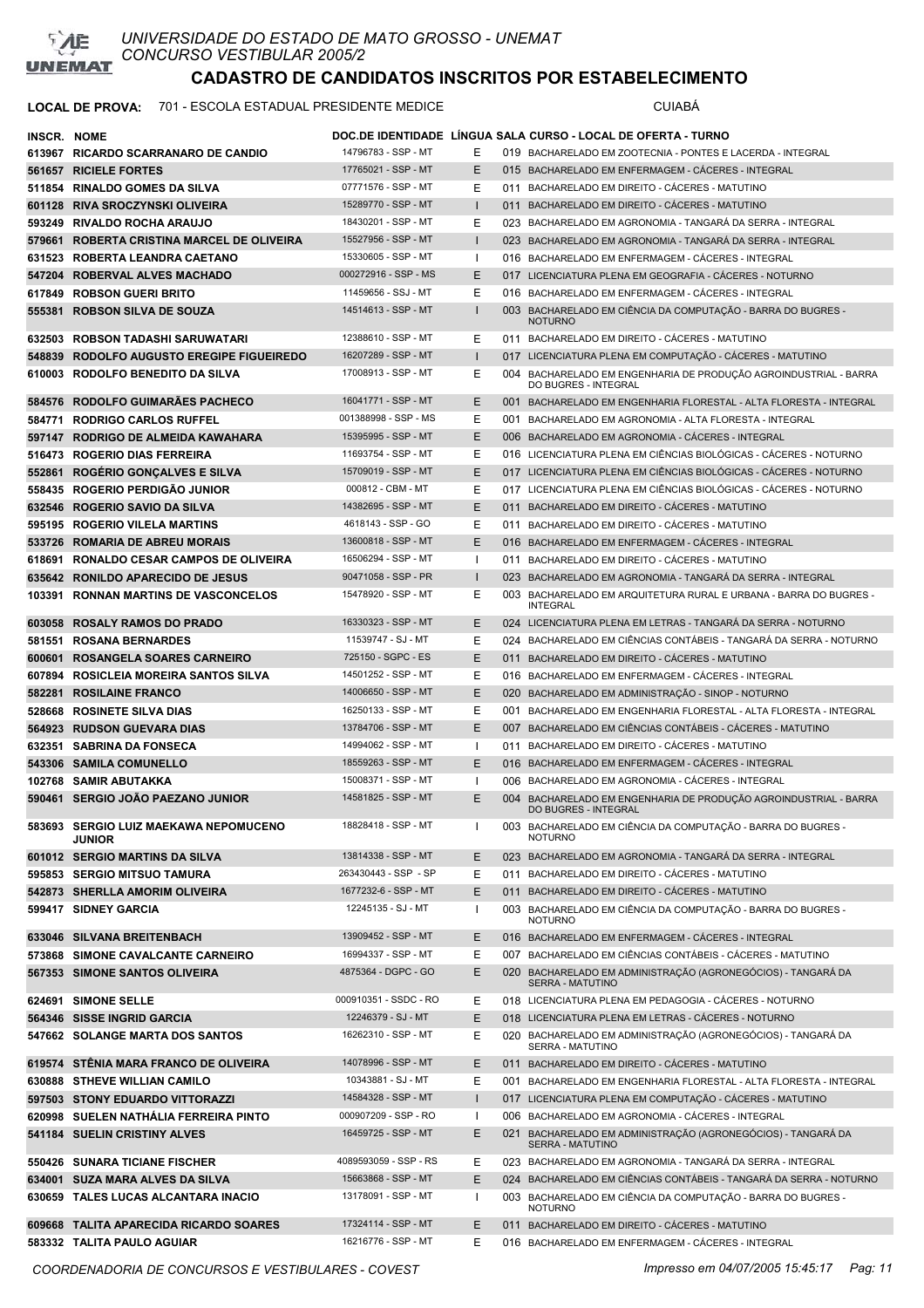

### LOCAL DE PROVA: 701 - ESCOLA ESTADUAL PRESIDENTE MEDICE **Antiquate State COMBENTE**

| INSCR. NOME |                                                           |                       |              |     | DOC.DE IDENTIDADE LINGUA SALA CURSO - LOCAL DE OFERTA - TURNO                                |
|-------------|-----------------------------------------------------------|-----------------------|--------------|-----|----------------------------------------------------------------------------------------------|
|             | 100617 TALITA SCHAEDLER OTTONELLI                         | 10495541 - SSP - MT   | E.           |     | 001 BACHARELADO EM ENGENHARIA FLORESTAL - ALTA FLORESTA - INTEGRAL                           |
|             | 617581 TALITA SOUZA DOMINGOS SILVA                        | 12887188 - SSP - MT   | ш            |     | 019 BACHARELADO EM ZOOTECNIA - PONTES E LACERDA - INTEGRAL                                   |
|             | 634531 TAMARA MONIZE LOPES DIAS                           | 4341602 - DGPC - GO   | E.           |     | 016 BACHARELADO EM ENFERMAGEM - CÁCERES - INTEGRAL                                           |
|             | 588301 TANIA REZENDE SANTANA                              | 80381905 - SSP - PR   | -1           |     | 024 BACHARELADO EM CIÊNCIAS CONTÁBEIS - TANGARÁ DA SERRA - NOTURNO                           |
|             | 620513 TASSILA BATISTA DA SILVA SANTOS                    | 18914969 - SSP - MT   |              |     | 001 BACHARELADO EM ENGENHARIA FLORESTAL - ALTA FLORESTA - INTEGRAL                           |
|             | 546721 TATIANE ALVARES FIGUEIREDO                         | 15990443 - SSP - MT   | Е            |     | 016 BACHARELADO EM ENFERMAGEM - CACERES - INTEGRAL                                           |
|             | 583171 TATIANE PAULO AGUIAR                               | 16216806 - SSP - MT   | E.           |     | 016 BACHARELADO EM ENFERMAGEM - CACERES - INTEGRAL                                           |
|             | 603163 THABATA THALITA DE SOUSA SILVEIRA                  | 47354432 - DGPC - GO  | Ε            |     | 016 BACHARELADO EM ENFERMAGEM - CACERES - INTEGRAL                                           |
|             | 589161 THAIANE DE FREITAS SANTOS                          | 16006410 - SSP - MT   | E            |     | 020 BACHARELADO EM ECONOMIA - SINOP - MATUTINO                                               |
|             | 572403 THAIS ARREGUY AMADO CORREA DE                      | 13160904 - SSP - MG   | Е            | 001 | BACHARELADO EM AGRONOMIA - ALTA FLORESTA - INTEGRAL                                          |
|             | <b>ARAUJO</b>                                             |                       |              |     |                                                                                              |
|             | 585556 THAIS MARQUES DOS REIS                             | 19306679 - SSP - MT   | $\mathbf{I}$ |     | 017 LICENCIATURA PLENA EM CIÊNCIAS BIOLÓGICAS - CÁCERES - NOTURNO                            |
|             | 620017 THAIS TOMIE TAKESHIMA                              | 13854437 - SSP - MT   | Е            | 011 | BACHARELADO EM DIREITO - CACERES - MATUTINO                                                  |
|             | 560243 THAISA DA SILVA VARGAS RODRIGUES                   | 17749107 - SSP - MT   | E.           |     | 016 BACHARELADO EM ENFERMAGEM - CACERES - INTEGRAL                                           |
|             | 556181 THAISA SILVA RESENDE                               | 1874412-5 - SSP - MT  | E.           |     | 012 BACHARELADO EM DIREITO - CACERES - MATUTINO                                              |
|             | 585301 THALITTA NASCIMENTO SOUZA                          | 95161650 - SSP - PR   | $\mathbf{I}$ |     | 016 BACHARELADO EM ENFERMAGEM - CACERES - INTEGRAL                                           |
|             | 603181 THAMMY LETHICIA DE SOUSA SILVEIRA                  | 4895413 - DGPC - GO   | Е            |     | 006 BACHARELADO EM AGRONOMIA - CACERES - INTEGRAL                                            |
|             | 557331 THEMIS RONDON BORRALHO                             | 11512539 - SSP - MT   | E            |     | 016 BACHARELADO EM ENFERMAGEM - CACERES - INTEGRAL                                           |
|             | 635251 THIAGO ABUTAKKA DE SANTANA                         | 15008460 - SSP - MT   | Е            |     | 012 BACHARELADO EM DIREITO - CÁCERES - MATUTINO                                              |
|             | 602833 THIAGO APARECIDO DA COSTA MAGNE                    | 15184161 - SSP - MT   | $\mathbf{I}$ |     | 023 BACHARELADO EM AGRONOMIA - TANGARÁ DA SERRA - INTEGRAL                                   |
|             | 583278 THIAGO DE CARVALHO                                 | 12978817 - SSP - MT   | Е            |     | 006 BACHARELADO EM AGRONOMIA - CÁCERES - INTEGRAL                                            |
|             | 599832 THIAGO HENRIQUE FERREIRA MATOS                     | 19165587 - SSP - MT   | E            |     | 006 BACHARELADO EM AGRONOMIA - CÁCERES - INTEGRAL                                            |
|             | <b>CASTANON</b>                                           |                       |              |     |                                                                                              |
|             | 631949 THIEGO MARQUES GONÇALVES RODRIGUES                 | 17694949 - SSP - MT   | Ι.           |     | 012 BACHARELADO EM DIREITO - CACERES - MATUTINO                                              |
|             | 635731 TIAGO AUGUSTO LINO CORREA DA COSTA                 | 001485305 - SSP - MS  | I.           |     | 012 BACHARELADO EM DIREITO - CÁCERES - MATUTINO                                              |
|             | 577154 TIAGO DA SILVA MORAIS                              | 13983270 - SINOP - MT | Е            |     | 023 BACHARELADO EM AGRONOMIA - TANGARÁ DA SERRA - INTEGRAL                                   |
|             | 543292 VALCLENI DE SOUZA BRESSAN                          | 10147926 - SSP - MT   | E            |     | 004 BACHARELADO EM ENGENHARIA DE PRODUÇÃO AGROINDUSTRIAL - BARRA<br>DO BUGRES - INTEGRAL     |
|             | 596116 VALDELINO KOHEI TAKANO                             | 17532396 - SSP - MT   | 1            |     | 016 BACHARELADO EM ENFERMAGEM - CACERES - INTEGRAL                                           |
|             | 581216 VALDEMAR ONOFRE NETO                               | 4548491 - SSP - GO    | E.           |     | 019 BACHARELADO EM ZOOTECNIA - PONTES E LACERDA - INTEGRAL                                   |
|             | 005843 VALDILSON LOURENCO DE MOURA                        | 001023 - CBM - MT     | Ε            |     | 012 BACHARELADO EM DIREITO - CACERES - MATUTINO                                              |
|             | 599671 VANDA PIO CAJANGO                                  | 832860 - SSP - MT     | E            |     | 012 BACHARELADO EM DIREITO - CÁCERES - MATUTINO                                              |
|             | 594903 VERA LUCIA ARAUJO                                  | 06712797 - SSP - MT   | Ε            |     | 007 BACHARELADO EM CIÊNCIAS CONTÁBEIS - CÁCERES - MATUTINO                                   |
|             | 539058 VERUSKA RAFAELLA FERREIRA MENDES.                  | 1406981-4 - SSP - MT  | $\mathbf{I}$ |     | 006 BACHARELADO EM AGRONOMIA - CACERES - INTEGRAL                                            |
|             | 555241 VICTOR ARLINDO TAVEIRA DE MATOS                    | 17851548 - SSP - MT   | Ε            |     | 006 BACHARELADO EM AGRONOMIA - CACERES - INTEGRAL                                            |
| 602159      | <b>VICTOR DE OLIVEIRA ALVES FARINA</b>                    | 459630544 - SSP - SP  |              |     | 024 BACHARELADO E LICENCIATURA PLENA EM CIÊNCIAS BIOLÓGICAS - TANGARÁ<br>DA SERRA - INTEGRAL |
|             | 544612 VICTOR RODRIGUES                                   | 1456366-5 - SSP - MT  | Е            |     | 019 BACHARELADO EM ZOOTECNIA - PONTES E LACERDA - INTEGRAL                                   |
|             | 588938 VICTOR VINICIUS CARVALHO PAZ                       | 1731899-8 - SSP - MT  | I.           |     | 001 BACHARELADO EM AGRONOMIA - ALTA FLORESTA - INTEGRAL                                      |
|             | 601039 VILLAR VINICIUS DA SILVA ALVES                     | 17247756 - SSP - MT   | F            |     | 019 BACHARELADO EM ZOOTECNIA - PONTES E LACERDA - INTEGRAL                                   |
|             | 628824 VINICIUS AUGUSTO R. DE BRITO                       | 15306623 - SSP - MT   | Ε            |     | 023 BACHARELADO EM AGRONOMIA - TANGARÁ DA SERRA - INTEGRAL                                   |
|             | 535672 VINICIUS BERGOLI TRENTINI                          | 15021360 - SSP - MT   | ı            |     | 003 BACHARELADO EM CIÊNCIA DA COMPUTAÇÃO - BARRA DO BUGRES -<br><b>NOTURNO</b>               |
|             | 567124 VINICIUS EDUARDO RIVELINI                          | 13439792 - SSP - MG   | Е            |     | 023 BACHARELADO EM AGRONOMIA - TANGARÁ DA SERRA - INTEGRAL                                   |
|             | 551023 VINICIUS RIBEIRO DE OLIVEIRA                       | 16308417 - SSP - MT   | Е            |     | 016 BACHARELADO EM ENFERMAGEM - CACERES - INTEGRAL                                           |
|             | 613771 VITOR SERRA GONÇALVES                              | 818244 - SSP - RO     | E            |     | 006 BACHARELADO EM AGRONOMIA - CÁCERES - INTEGRAL                                            |
|             | 619167 VIVIAM MICHELE DE CAMPOS SILVA                     | 1756976-1 - SSP - MT  | Е            |     | 007 BACHARELADO EM CIÊNCIAS CONTÁBEIS - CÁCERES - MATUTINO                                   |
|             | 622508 VIVIANE FERREIRA DA SILVA ALVES DA<br><b>CUNHA</b> | 16738721 - SSP - MT   | $\mathbf{I}$ |     | 018 LICENCIATURA PLENA EM COMPUTAÇÃO - COLÍDER - NOTURNO                                     |
|             | 577448 WAGNER NEVES                                       | 12279382 - SSP - MT   | Е            |     | 007 BACHARELADO EM CIÊNCIAS CONTÁBEIS - CÁCERES - MATUTINO                                   |
|             | 591696 WALISON PANIAGO NOGUEIRA                           | 1848681-9 - SSP - MT  | E.           |     | 006 BACHARELADO EM AGRONOMIA - CÁCERES - INTEGRAL                                            |
|             | 635308 WANER RONDON SOBRINHO                              | 18041248 - SSP - MT   | Е            |     | 023 BACHARELADO EM AGRONOMIA - TANGARÁ DA SERRA - INTEGRAL                                   |
|             | 632521 WEBER DIONISIO BATISTA JUNIOR                      | 15297217 - SSP - MT   | E            |     | 012 BACHARELADO EM DIREITO - CÁCERES - MATUTINO                                              |
|             | 634514 WELINGTON FABRICIO DE AMORIM DO<br><b>COUTO</b>    | 5646995 - MMA - RJ    | Е            |     | 016 BACHARELADO EM ENFERMAGEM - CÁCERES - INTEGRAL                                           |
|             | 582549 WELLES ANTONIO DE SOUZA                            | 15244563 - SSP - MT   | $\mathbf{I}$ | 007 | BACHARELADO EM CIÊNCIAS CONTÁBEIS - CÁCERES - MATUTINO                                       |
|             | 574651 WELMA FERREIRA DA SILVA                            | 11200561 - SJ - MT    | Е            |     | 019 BACHARELADO EM ZOOTECNIA - PONTES E LACERDA - INTEGRAL                                   |
|             | 593745 WESLEY DE PAULA ILIDIO                             | 18387411 - SSP - MT   |              |     | 024 BACHARELADO E LICENCIATURA PLENA EM CIÊNCIAS BIOLÓGICAS - TANGARÁ<br>DA SERRA - INTEGRAL |
|             | 588628 WILKER RESENDE BORGES                              | 5105824 - SPTC - GO   | Е            |     | 006 BACHARELADO EM AGRONOMIA - CÁCERES - INTEGRAL                                            |
|             | 593567 WILLIAM ARRUDA RODRIGUES                           | 19063920 - SSP - MT   | $\mathbf{I}$ |     | 023 BACHARELADO EM AGRONOMIA - TANGARÁ DA SERRA - INTEGRAL                                   |
|             | 538728 WILLIAN CORREA MORAES                              | 13868705 - SSP - MT   | Ε            |     | 021 BACHARELADO EM ADMINISTRAÇÃO (EMPREENDEDORISMO) - TANGARÁ DA<br>SERRA - NOTURNO          |
|             | 628522 WILLIAN JONY BENITH VIEIRA                         | 18091717 - MT - MT    | $\mathbf{I}$ |     | 012 BACHARELADO EM DIREITO - CÁCERES - MATUTINO                                              |
|             | 578487 WILLIAN MARCO COSTA SOUZA                          | 09854363 - SSP - MT   | Е            |     | 012 BACHARELADO EM DIREITO - CÁCERES - MATUTINO                                              |
|             | 010588 WILSON SILVA FERREIRA JUNIOR                       | 12523097 - SSP - MT   |              |     | 002 BACHARELADO EM ENGENHARIA FLORESTAL - ALTA FLORESTA - INTEGRAL                           |